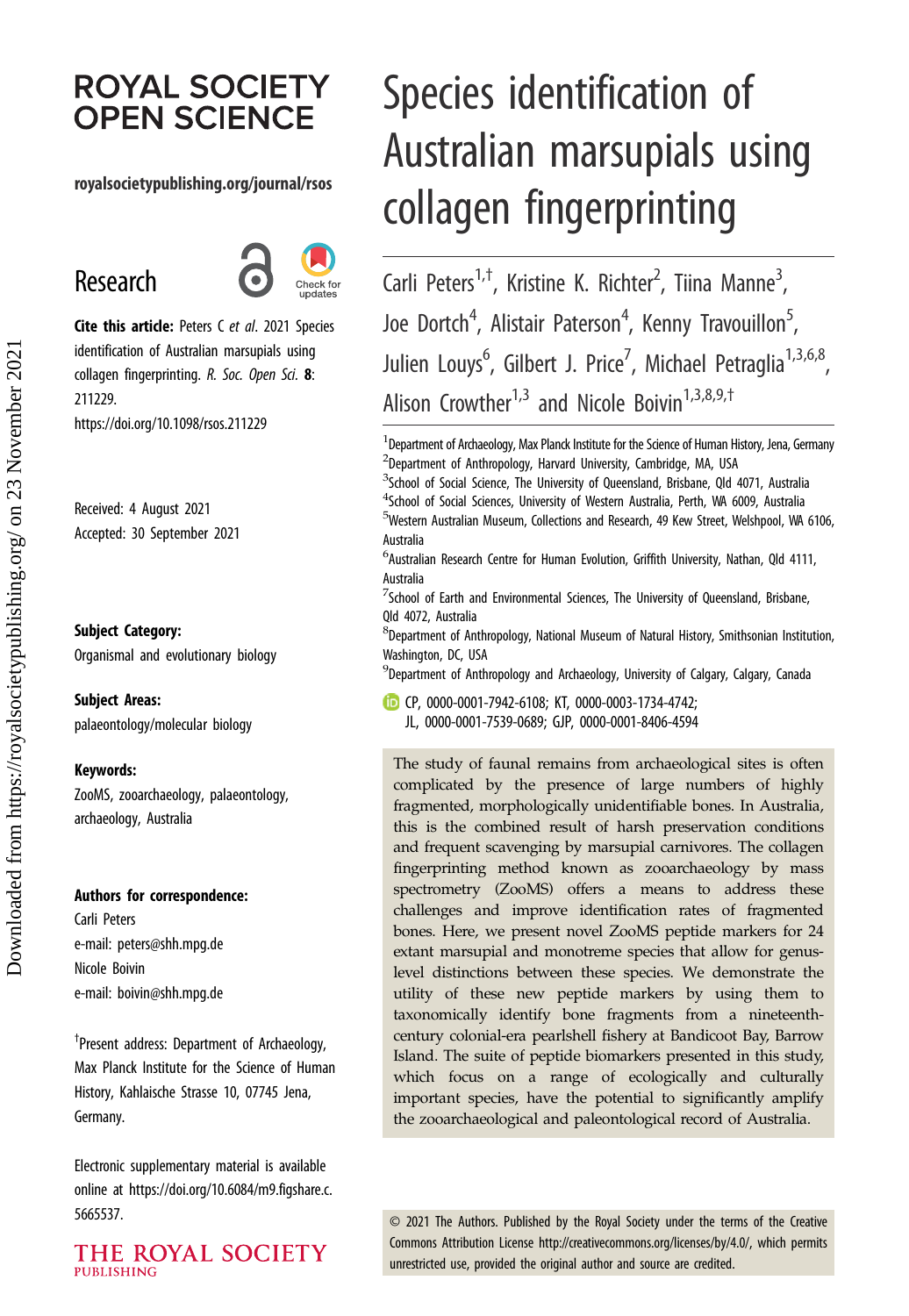## 1. Introduction

Australia is home to an extremely rich and unique fauna [\[1](#page-14-0)], with more than 85% of its terrestrial mammal species classed as endemic [\[2\]](#page-14-0). It is the only region globally, other than Papua New Guinea, where marsupials, placentals and monotremes coexist [[3\]](#page-14-0). The unique nature of Australian terrestrial fauna is the outcome of an evolutionary trajectory strongly shaped by the isolation of the Australian continent from Antarctica ca 40 Myr ago [\[3,4](#page-14-0)]. Among the best-recognized of Australia's fauna are its marsupials, including macropods such as kangaroos and wallabies (members of the suborder Macropodiformes, generally characterized by their long powerful hind legs and feet), as well as other taxa such as koalas and wombats. Australian marsupials inhabit a broad range of ecosystems spanning the continent's arid inland zones, alpine regions, temperate and tropical rainforest, and coastal wetlands [\[5](#page-14-0)], and play key ecological roles in many of the ecosystems they inhabit [[2\]](#page-14-0). In the past, marsupials were an important subsistence resource for Aboriginal communities [[6](#page-14-0)–[8\]](#page-15-0), while their bones were also used as raw materials for the creation of tools and other artefacts [[9](#page-15-0)–[11\]](#page-15-0). Research on past Australian terrestrial faunas, and particularly marsupials, can provide insight into early human activity on the Australian continent, enable reconstruction of palaeoenvironmental conditions and shifts in biodiversity over time, and help assess the impact of past climate change.

Archaeologists, palaeontologists and other researchers have uncovered an assortment of faunal remains in Australia, dating from the late Pleistocene to the historical period [\[12](#page-15-0)–[19\]](#page-15-0). However, the continent's often harsh environmental conditions [[20](#page-15-0)–[22](#page-15-0)], together with other factors like scavenging by marsupial carnivores [\[23](#page-15-0)–[25\]](#page-15-0), frequently result in a large number of highly fragmented, morphologically unidentifiable bone fragments in archaeological and palaeontological assemblages. Together with a scarceness of reference materials and a tendency toward osteological similarities between species [[18,26](#page-15-0)–[28](#page-15-0)], these factors complicate the study of faunal remains from Australian sites. Zooarchaeology by mass spectrometry (ZooMS) has provided a means to improve taxonomic identifications of fragmented osteological material at sites around the world [\[29](#page-15-0)–[33\]](#page-15-0) and offers exciting potential to address these challenges in Australian contexts.

ZooMS is a high-throughput, proteomics-based approach that uses differences in the collagen type I (COL1) protein sequence between taxonomic groups to identify faunal remains [[34](#page-15-0)]. COL1 is the most abundant protein in bone, skin, antler and dentine, and these substrates can thus be successfully targeted using ZooMS. In archaeology, ZooMS is increasingly used to identify morphologically unidentifiable bone fragments [\[29,35](#page-15-0)], resulting in an improved ability to reconstruct palaeoenvironmental conditions and shifts in biodiversity over time, help assess the impacts of climate change and anthropogenic activities [\[30,36,37](#page-15-0)], track the spread of domesticates [[32,38](#page-15-0)–[41\]](#page-15-0), identify ancient hominin remains [\[29,42\]](#page-15-0) and provenance bone tools [\[31,43,44](#page-15-0)]. ZooMS is faster and cheaper than ancient DNA (aDNA)-based approaches [\[34](#page-15-0)[,45,46](#page-16-0)] and requires less collagen than radiocarbon or stable isotope analyses [[47](#page-16-0)]. While aDNA is often minimally applicable in hot, humid or tropical contexts [\[48,49\]](#page-16-0), or when studying older assemblages, proteins can preserve over long time periods [\[50](#page-16-0)–[52\]](#page-16-0) and are more resistant to harsh environments [\[34](#page-15-0)].

The prospects for the application of peptide mass fingerprinting on the Australian continent have only been minimally explored. Buckley et al. [[53](#page-16-0)] are so far alone in exploring the potential of ZooMS to taxonomically identify Australian marsupials. Although peptide mass fingerprints have been characterized for only eight extant species and the extinct short-faced kangaroo, Simosthenurus occidentalis, preliminary findings suggest that ZooMS is an effective method for taxonomically identifying marsupial remains [[53](#page-16-0)]. Here, we build on this research by characterizing collagen peptide markers for a significantly expanded number of extant and recently extinct marsupial and monotreme species to significantly amplify the potential of ZooMS in Australian contexts. We demonstrate the utility of these new markers for ZooMS analyses of Australian faunal assemblages by using them to taxonomically identify fragmented bones from a nineteenth-century colonial pearlshell fishery at Bandicoot Bay, Barrow Island, in Western Australia. The site was selected to enable evaluation of the utility of ZooMS in the continent's arid zone, where organic preservation conditions are often challenging, and because a thorough zooarchaeological study of the site's fauna had already been completed [\[15](#page-15-0)[,54\]](#page-16-0), enabling a comparison of osteology and ZooMS results.

## 2. Material and methods

#### 2.1. Materials

#### 2.1.1. Modern reference specimens

Modern bone samples were collected from the Mammalogy collections of Museums Victoria and the Western Australian Museum, the Zooarchaeology Laboratory of the University of Queensland and the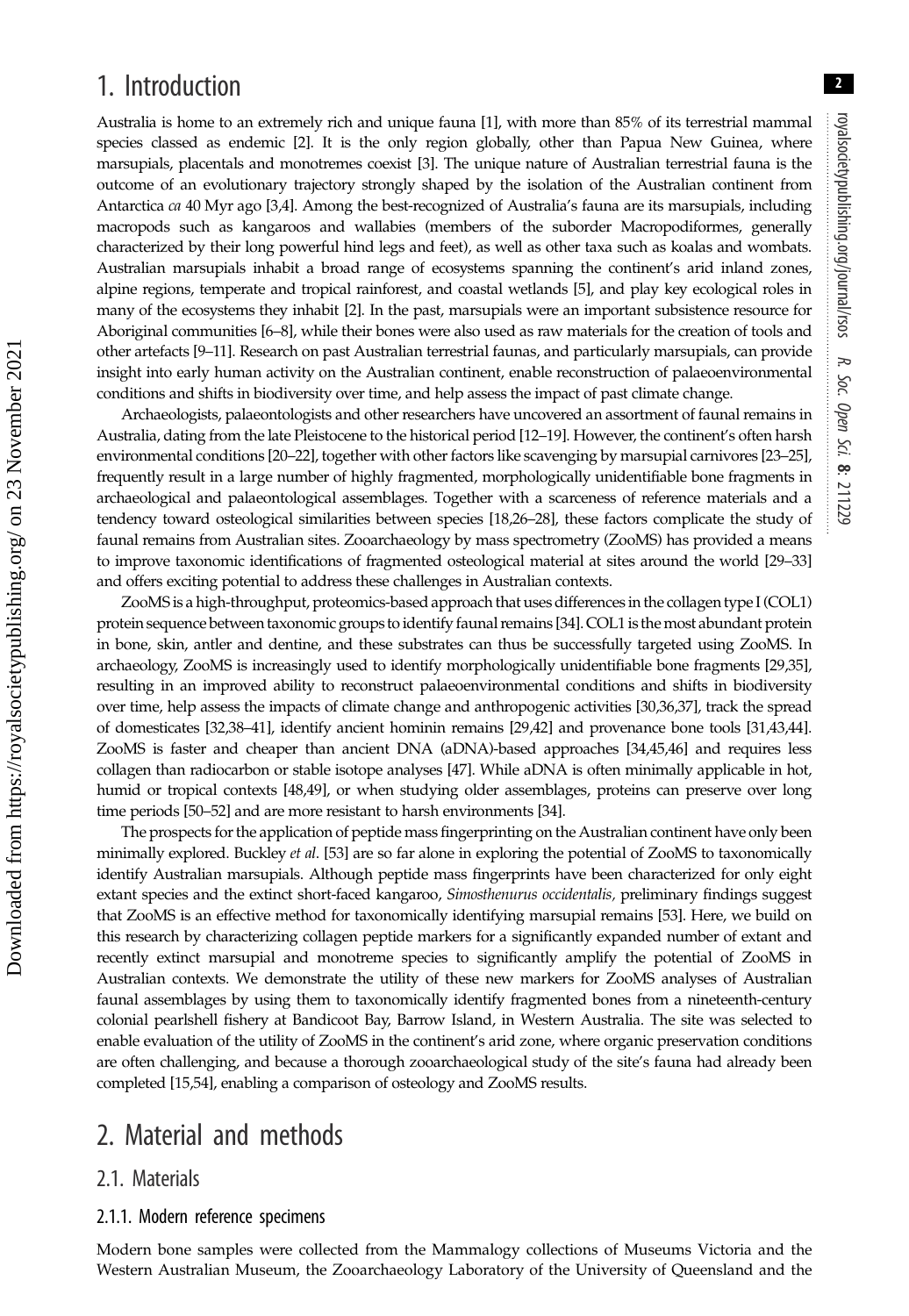ARCHE Laboratories at Griffith University. Peptide mass fingerprints and collagen sequences were obtained for the short-beaked echidna (Tachyglossus aculeatus) and 23 marsupial species: Tasmanian devil (Sarcophilus harrisii), thylacine (Thylacinus cynocephalus), koala (Phascolarctos cinereus), common wombat (Vombatus ursinus), hairy-nosed wombat (Lasiorhinus sp.), spectacled hare wallaby (Lagorchestes conspicillatus), banded hare wallaby (Lagostrophus fasciatus), eastern grey kangaroo (Macropus giganteus), western grey kangaroo (Macropus fuliginosus), red kangaroo (Osphranter rufus), common wallaroo (Osphranter robustus), Bennett's wallaby (Notamacropus rufogriseus), tammar wallaby (Notamacropus eugenii), agile wallaby (Notamacropus agilis), western brush wallaby (Notamacropus irma), Parma wallaby (Notamacropus parma), swamp wallaby (Wallabia bicolor), northern brown bandicoot (Isoodon macrourus), long-nosed bandicoot (Perameles nasuta), common brushtail possum (Trichosurus vulpecula), ringtail possum (Pseudocheirus peregrinus), brush-tailed phascogale (Phascogale tapoatafa) and sugar glider (Petaurus breviceps). The museum accession numbers for all sampled specimens are listed in electronic supplementary material, table SI.

#### 2.1.2. Archaeological specimens

Archaeological specimens were sampled from a late nineteenth-century (1880s/1890s) pearlshell fishery settlement (D24-001) at Bandicoot Bay, Barrow Island, located ca 60 km off the northwest coast of Western Australia [\[15](#page-15-0)]. The site was surveyed and excavated in 2013 and 2014 as part of the Barrow Island Archaeology Project [[15,](#page-15-0)[54](#page-16-0)–[56](#page-16-0)].

The faunal assemblage consists of 2922 bone fragments, 810 (27.7%) of which were previously identified to the taxonomic class as a part of the zooarchaeological analysis of the site [[54\]](#page-16-0). This rate of morphological identification reflects the harsh taphonomic conditions at the site, which sits on an exposed floodplain subject to summer temperatures approaching 50°C. Bone fragmentation is also considerable at the site; 66% of the identified remains are between 7 and 28 mm in length, and there is a peak in remains between 13 and 16 mm. Although there is evidence of fresh fragmentation, the uniformity of small specimen fragments, along with limited evidence of trampling, is argued by Dooley et al. [\[54](#page-16-0)] to be the result of weathering at an open-air site.

Zooarchaeological investigations at the Bandicoot Bay site revealed a broad historical exploitation of local resources evidenced by the presence in the assemblage of the golden bandicoot (I. auratus barrowensis), brushtail possum (T. vulpecula), spectacled hare wallaby (L. conspicillatus) and the common wallaroo (O. robustus isabellinus). Chelonioidae (sea turtle), microfauna, bird, fish, crab and shark specimens were also identified [[54\]](#page-16-0). Domesticated animals appear to be absent from the bone assemblage [[15,](#page-15-0)[54\]](#page-16-0). For the present study, 134 morphologically unidentifiable bone fragments from the Bandicoot Bay assemblage were sampled for ZooMS analysis.

#### 2.2. Collagen extraction

Collagen was extracted from the modern and archaeological bone samples alongside extraction blank controls. For modern specimens, an acid-insoluble approach was used, in which collagen was extracted based upon previously published methods [[34,](#page-15-0)[46](#page-16-0)]. Bone chips of approximately 30 mg were demineralized in 500 µl of 0.6 M hydrochloric acid (HCl) for 48 h. The supernatant was removed, after which the samples were washed three times in 200 µl of 50 mM ammonium bicarbonate (AmBic). Then, the samples were heated at  $65^{\circ}$ C in 100 µl of 50 mM AmBic. The resulting supernatant was digested with 1 µl of 0.4 µl µg−<sup>1</sup> trypsin solution (Pierce™ Trypsin Protease, Thermo Scientific) for 18 h at 37°C. Subsequent to enzymatic digestion, peptides were purified and concentrated using C18 ZipTips (Pierce™ C18 Tips, Thermo Scientific).

For archaeological specimens, we employed an acid-soluble approach based on Van der Sluis et al. [\[57](#page-16-0)]. Bone chips of approximately 30 mg were demineralized in 500 µl of 0.6 M HCl for one week, after which the supernatant was transferred to a  $30 \text{ kDa}$  ultrafilter (Sartorius, Vivaspin<sup>®</sup>) and centrifuged until completely passed through the filter. Five hundred microlitres AmBic was then added to the ultrafilter and the samples were centrifuged a second time. The filtrates were resuspended in 100 µl of AmBic followed by digestion and peptide purification as described above. Samples with sufficient collagen preservation for ZooMS were reanalysed with the previously described acid-insoluble approach to get higher quality spectra. The exact protocols are described in detail in Wang et al. [\[47](#page-16-0)] and are publicly available on protocols.io [\[58](#page-16-0),[59\]](#page-16-0).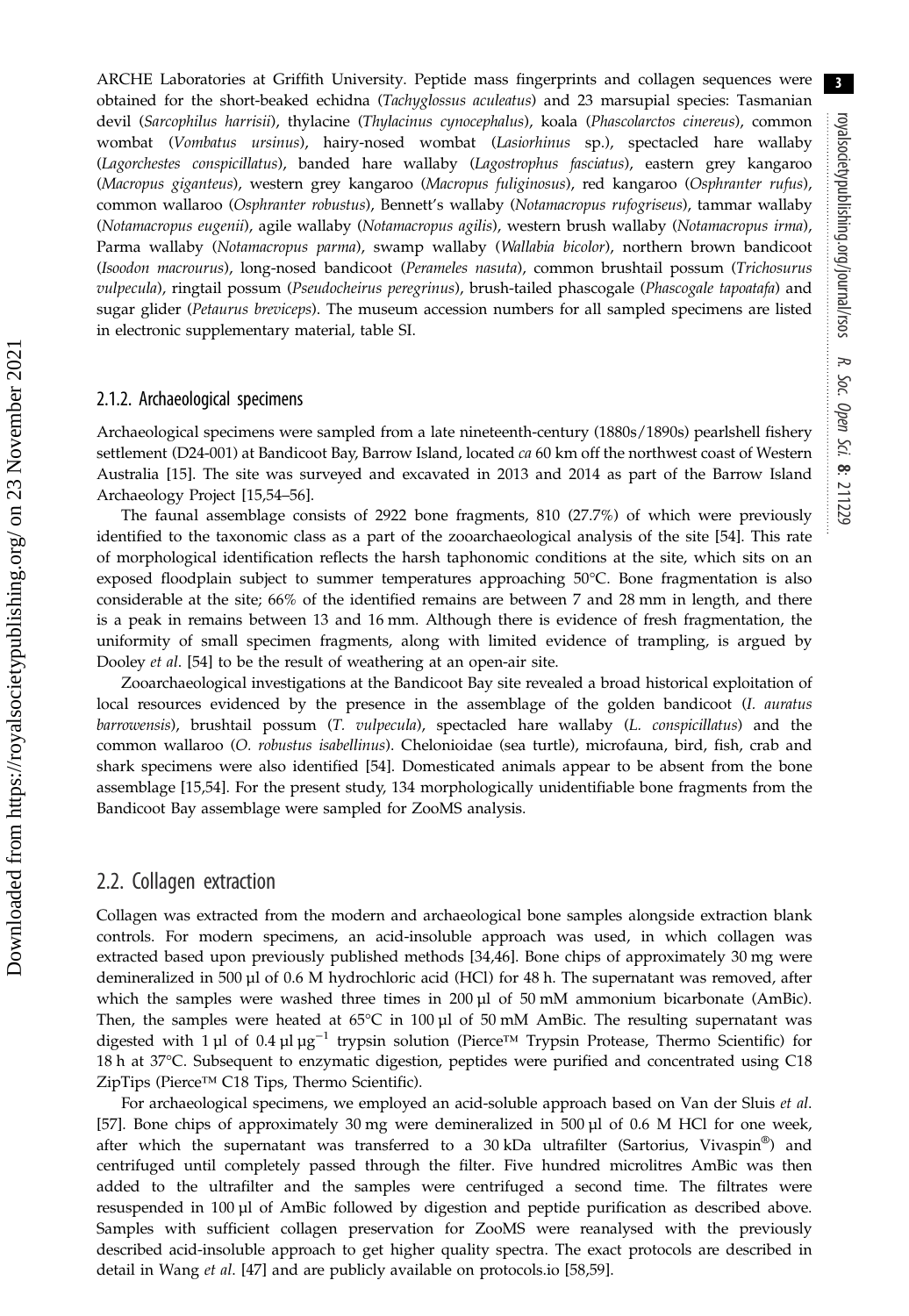#### 2.3. Matrix-assisted laser desorption/ionization–tandem time of flight mass spectrometry

Modern reference samples were spotted in triplicate onto an MTP AnchorChip 384-target plate, together with matrix solution (10 mg of  $\alpha$ -cyano-4-hydroxycinnamic acid in 7 ml of 85% acetonitrile (ACN)/0.1% trifluoracetic acid (TFA)). Archaeological samples were mixed with matrix solution (α-cyano-4 hydroxycinnamic acid of 10 mg ml<sup>-1</sup> in 50% ACN/0.1% TFA) and spotted onto an MTP Groundsteel 384-target plate. All samples were analysed using an Autoflex Speed LRF matrix-assisted laser desorption/ionization–tandem time of flight mass spectrometer (MALDI-TOF-MS, Bruker Daltonics) with a smartbeam-II laser. A SNAP averaging algorithm was used to obtain monoisotopic masses (C: 4.9384, N: 1.3577, O: 1.4773, S: 0.0417, H: 7.7583).

#### 2.4. Liquid chromatography with tandem mass spectrometry

For every modern reference species, one sample with a good MALDI spectrum was selected for further analysis using liquid chromatography with tandem mass spectrometry (LC-MS/MS). Twenty microlitres of the final collagen extract was dried down and sent for LC-MS/MS analysis at the Functional Genomics Center Zurich. LC-MS/MS was conducted using a Q-Exactive HF mass spectrometer (Thermo Scientific) coupled with an ACQUITY UPLC M-Class system (Waters AG). Solvent composition at the two channels was 0.1% formic acid for channel A and 0.1% formic acid, 99.9% ACN for channel B. Column temperature was 50°C. For each sample, 4 μl of peptides was loaded on a commercial MZ Symmetry C18 Trap Column (100  $\AA$ , 5 µm, 180 µm  $\times$  20 mm, Waters) followed by nanoEase MZ C18 HSS T3 Column (100 Å, 1.8 µm, 75 µm × 250 mm, Waters). The peptides were eluted at a flow rate of 300 nl min<sup>-1</sup> by a gradient from 5 to 40% B in 120 min and 98% B in 5 min. The column was cleaned after each run with 98% solvent B for 5 min and holding 98% B for 8 min prior to re-establishing loading condition. The mass spectrometers were operated in data-dependent mode performing higher energy collision dissociation (HCD) fragmentation on the 12 most intense signals per cycle. Full-scan MS spectra (300– 1500  $m/z$ ) were acquired at a resolution of 120 000 at 200  $m/z$  after accumulation to a target value (AGC) of 3 000 000, while HCD spectra were acquired at a resolution of 30 000 using a normalized collision energy of 28 (maximum injection time: 50 ms; AGC: 10 000 ions). Unassigned singly charged ions and ions were excluded. Precursor masses previously selected for MS/MS measurement were excluded from further selection for 30 s, and the exclusion window was set at 10 ppm. The samples were acquired using internal lock mass calibration on  $m/z$  371.1012 and 445.1200.

#### 2.5. Identification and confirmation of biomarkers

The identification and confirmation of peptide biomarkers were performed following the methodology described in Richter et al. [[60\]](#page-16-0). MALDI spectra were visually inspected with FlexAnalysis v. 3.4 (Bruker Daltonics) and compared to a list of published peptide markers for Australian marsupials [\[53](#page-16-0)]. When published peptide markers were not available, candidate peptide biomarkers were identified.

Candidate peptide biomarkers were confirmed with LC-MS/MS data analysed in a multi-stage approach using Byonic v. 3.2.0 (Protein Metrics Inc. [[61\]](#page-16-0)). First, the product ion spectra were searched against a reference database including the amino acid sequences of COL1A1 and COL1A2 of P. cinereus (XP\_020853290.1; XP\_020855640.1), V. ursinus (A0A4X2KF99; A0A4X2M815), S. harrisii (G3WK23; G3VSR0) and Macropus sp. [\[62](#page-16-0)] and common contaminants [\[63](#page-16-0)], with the following parameter settings: cleavage sites fully specific C-term R and K; 3 missed cleavages allowed; mass changes: 6 common, 0 rare; common: oxidation on K, M, and P, deamidation on N and Q; no sequence variations allowed; wildcard search disabled. Masses of published and candidate peptide markers were checked to identify the corresponding amino acid sequence (protein FDR 2%, peptide PEP2D score lower than 0.01).

Next, species without confirmed sequence data for all candidate markers were reanalysed using an error-tolerant search strategy to identify novel sequence variants. The following parameter settings were used: cleavage sites fully specific C-term R and K; 2 missed cleavages allowed; mass changes: 3 common, 1 rare; common: oxidation on K, M and P, deamidation on N and  $Q$ ; rare: all sequence variants allowed; wildcard search disabled. The locations of the peptide markers on the collagen gene were checked and all possible sequence variants and their corresponding masses were recorded (protein FDR 2%, peptide PEP2D score lower than 0.01).

Other proteins in the samples were identified by searching the MS/MS spectral data against the proteomes of V. ursinus (UP000314987) and S. harrisii (UP000007648) and all sequence data available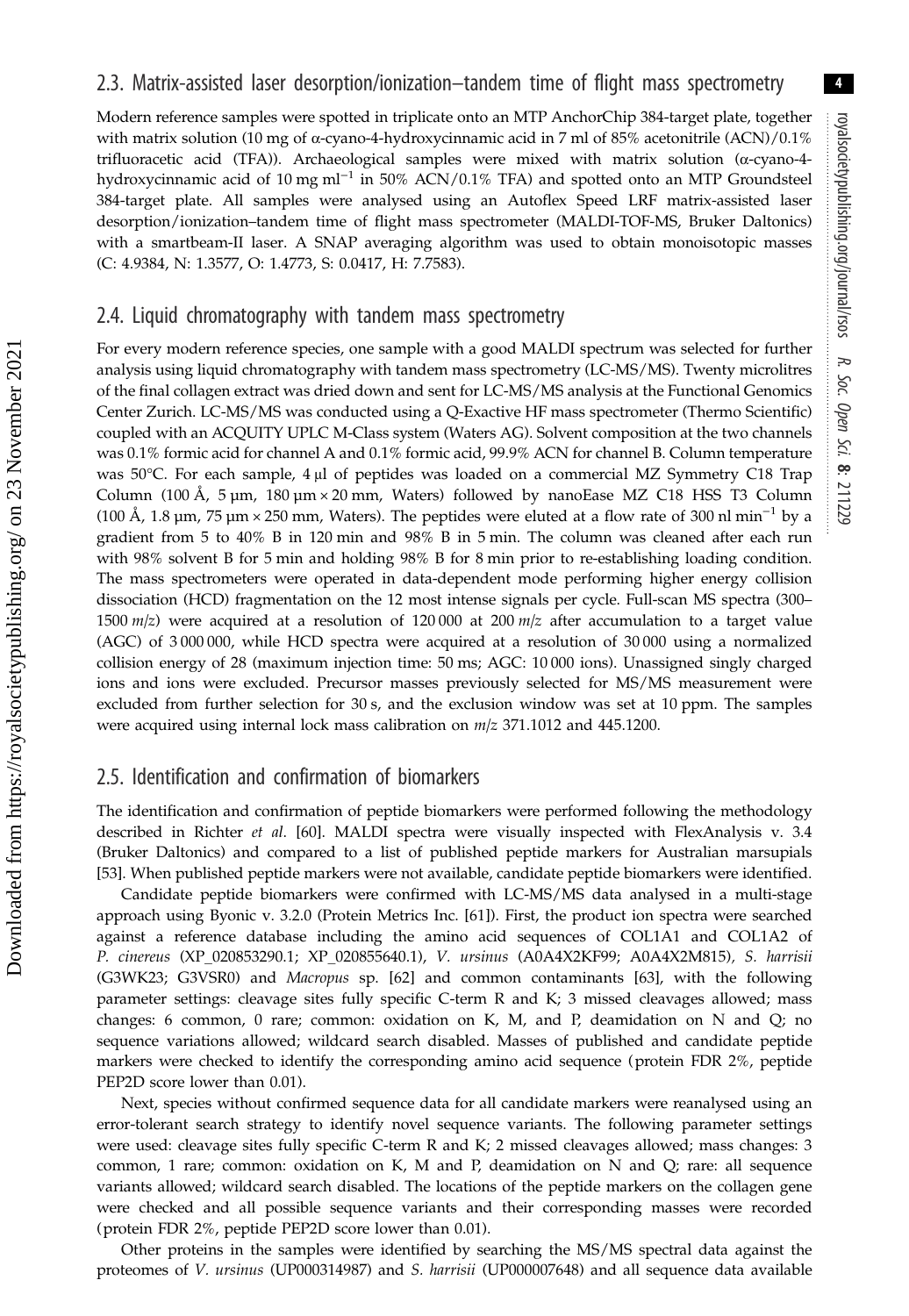in Swissprot, using the following parameter settings: cleavage sites fully specific C-term R and K; 3 missed cleavages allowed; mass changes: 2 common, 1 rare; common: oxidation on K, M and P, deamidation on N and Q; rare: pyro-Glu on N-term E and Q, ammonia-loss on N-term C; no sequence variations allowed; wildcard search disabled; protein FDR 2%. The results were checked for identified bone proteins, other than COL1A1 and COL1A2, and common contaminants.

The results of the first three searches were used to create a new database consisting of (i) the COL1A1 and COL1A2 sequences of the original reference database, (ii) all sequence variants found in the errortolerant search, (iii) all proteins identified in the whole proteome validation and (iv) common contaminants. The MS/MS data were then analysed with Byonic using this database and the same parameter settings as the first non-error-tolerant search. The protein FDR was set to 2%. Only peptides recurring at least three times, and with a PEP2D score lower than 0.01, were considered confirmed. This resulted in a list of confirmed peptide markers and corresponding peptide sequences.

## 3. Results

All modern reference samples yielded high-quality MALDI and MS/MS spectral data that could be used to characterize collagen peptide markers. Collagen was identified as the main protein component in all samples, and no common contaminants were identified in high quantities (see electronic supplementary material, table II). The ZooMS markers for the studied species are presented in [table 1](#page-5-0) with the corresponding peptide sequences presented in [table 2](#page-7-0). Overall, collagen peptide markers generally allow for genus-level distinctions of Australian marsupials, with some limitations within the group of macropods.

#### 3.1. Novel ZooMS peptide markers

In addition to the set of peptide markers that is regularly reported for ZooMS studies, we report two additional peptide markers that can be used to distinguish between marsupial taxa. Peptide marker COL1A2 10–42 is represented by  $m/z$  2975 for the majority of the studied reference species. However, this mass value also represents COL1A2 757-789 (G') in P. cinereus, Lasiorhinus sp. and V. ursinus. Caution is thus needed when interpreting a peak at  $m/z$  2975. It is only possible to confidently assign this peak to either COL1A2 757–789 (G') or COL1A2 10–42 when another mass peak corresponding to a different COL1A2 757–789 (G') or COL1A2 10–42 peptide marker has also been identified.

Furthermore, a second novel peptide marker has been identified, peptide marker COL1A2 889–906. This marker is located at the same position in the COL1A2 sequence as the recently reported additional marker to differentiate between bovid taxa [\[33](#page-15-0)]. It is thus possible that this novel peptide marker is informative not only for bovids and marsupials, but also for other taxonomic groups.

#### 3.2. Marsupial versus monotreme ZooMS markers

Peptide marker COL1A1 508–519 (P1) is often characterized as highly conserved with a peak at  $m/z$  1105 for most terrestrial mammals [[65\]](#page-16-0) and at m/z 1079 for cetaceans [[45\]](#page-16-0). For marsupials, this marker is present at  $m/z$  1162, and for T. aculeatus at  $m/z$  1120. This difference is particularly interesting as it offers the opportunity to distinguish Australian marsupials and monotremes from other mammalian species on the basis of a single peptide marker. It should be noted, however, that this peptide marker has also been identified at  $m/z$  1162 for many species of birds and reptiles [[30\]](#page-15-0), and the reported peptide sequence is identical to the one found in marsupials.

Other peptide markers that have the ability to distinguish between monotremes and marsupials are COL1A2 502–519 (C) and COL1A2 454–483 (E). Both of these markers have been reported at identical mass values in all marsupial species studies  $(m/z\ 1598)$  and  $m/z\ 2335$ , respectively). However, in T. aculeatus, these peptide markers were reported at different mass values  $(m/z 1607$  and  $m/z 2848$ , respectively). The large offset between the  $m/z$  values of peptide marker COL1A2 454–483 (E) for monotremes and marsupials is the result of an amino acid change after a tryptic cut site. In monotremes, the peptide contains a proline following a lysine, resulting in a missed cleavage. The peptide thus contains an additional four amino acids in comparison to the corresponding marsupial marker. This highlights a potential issue with the recently introduced nomenclature system for ZooMS [\[64](#page-16-0)], which relies on the location of peptides in the collagen sequence. The change in the location of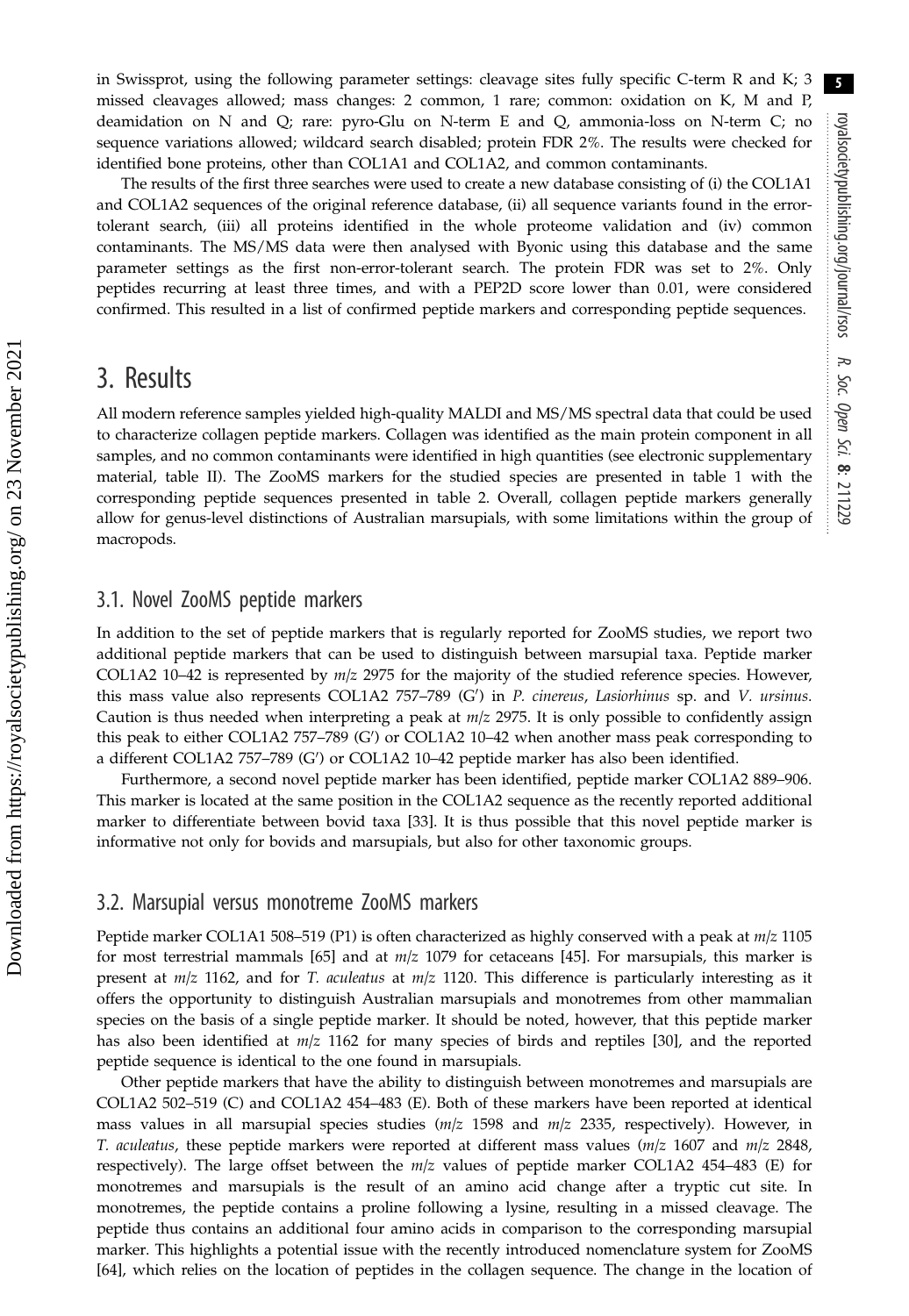Downloaded from https://royalsocietypublishing.org/ on 23 November 2021 Downloaded from https://royalsocietypublishing.org/ on 23 November 2021 <span id="page-5-0"></span>Table 1. ZooMS markers for Australian marsupial species and the monotreme *T. oculeatus.* Naming of peptide markers follows Brown *et al.* [64]. Masses in italics are not visible in MALDI spectra but are present in<br>LC-MS/M Table 1. ZooMS markers for Australian marsupial species and the monotreme *T. aculeatus.* Naming of peptide markers follows Brown *et al.* [[64](#page-16-0)]. Masses in italics are not visible in MALDI spectra but are present in LC-MS/MS data. Masses in bold can be used to differentiate monotremes from marsupials.

|                          | peptide markers |                |                |                          |                              |                                               |                              |                                                                          |                                            |                                                                                                                                                                        |                      |                                               |                              |                                     |
|--------------------------|-----------------|----------------|----------------|--------------------------|------------------------------|-----------------------------------------------|------------------------------|--------------------------------------------------------------------------|--------------------------------------------|------------------------------------------------------------------------------------------------------------------------------------------------------------------------|----------------------|-----------------------------------------------|------------------------------|-------------------------------------|
|                          | COLTA1 508-519  | COL1A2 978-990 |                | 484-498<br><b>COL1A2</b> | $502 - 519$<br><b>COL1A2</b> | $292 - 309$<br>COL1A2                         | 793-816<br>COL1A2            | 454-483<br>C0L1A2                                                        | COL1A1 586-618                             |                                                                                                                                                                        | COL1A2 757-789       |                                               | $C$ 011 $A$ 2                | COL1A2                              |
|                          | $\overline{p}$  | ⋖              | '≺             | $\approx$                |                              | P <sub>2</sub>                                | ە                            |                                                                          |                                            | ᆚ                                                                                                                                                                      | ٯ                    | ত                                             | $10 - 42^{\circ}$            | 889-906                             |
| Tachyglossus aculeatus   | 1120            | 1182           | 1198           |                          |                              | $\times$                                      |                              |                                                                          |                                            | 2889                                                                                                                                                                   |                      |                                               |                              |                                     |
| Phascogale tapoatafa     | 1162            |                |                |                          |                              |                                               |                              |                                                                          |                                            |                                                                                                                                                                        |                      |                                               |                              |                                     |
| Sarcophilus harrisii     | 1162            | 1159           | 1175           | 1453<br>1453<br>1453     | 1607<br>1598<br>1598         | $\begin{array}{c}\n1725 \\ 1725\n\end{array}$ | 2121<br>2152<br>2152<br>2152 | 2848<br>2335<br>2335                                                     | 2873<br>2897<br>2869                       | 2913<br>2885<br>2885                                                                                                                                                   | 2999<br>2929<br>2929 | 3015<br>2945<br>2945<br>2959                  | 3009<br>2975<br>2975<br>2975 | 1606<br>1652<br>1652                |
| Thylacinus cynocephalus  | 1162            | 1159           | $\frac{1}{11}$ |                          |                              |                                               |                              |                                                                          |                                            |                                                                                                                                                                        |                      |                                               |                              |                                     |
| Lagorchestes             | 1162            | 1150           | 1166           | $\frac{1453}{2}$         | 1598                         | $\frac{1}{2}$ $\times$                        | 2145                         | 2335                                                                     | 2897                                       | 2913                                                                                                                                                                   | 2943                 |                                               | 2975                         | 1652                                |
| conspicillatus           |                 |                |                |                          |                              |                                               |                              |                                                                          |                                            |                                                                                                                                                                        |                      |                                               |                              |                                     |
| Lagostrophus fasciatus   | 1162            | 1150           | 1166           | 1453                     | 1598                         | 1680                                          |                              |                                                                          |                                            |                                                                                                                                                                        |                      |                                               |                              |                                     |
| Macropus fuliginosus     | 1162            | 1150           | 1166           | 1453                     | <b>1598</b><br>1598          | 1680<br>1680                                  |                              |                                                                          |                                            |                                                                                                                                                                        |                      |                                               | 2975<br>2989<br>2989         | 162<br>162<br>163                   |
| Macropus giganteus       | 1162            | <b>1150</b>    | 1166           | 1453                     |                              |                                               |                              |                                                                          |                                            |                                                                                                                                                                        |                      |                                               |                              |                                     |
| Osphranter robustus      | 1162            | 1150           | 1166           | 1453                     | 1598                         | 1680                                          |                              |                                                                          |                                            |                                                                                                                                                                        |                      |                                               | 2975                         |                                     |
| Osphranter rufus         | 1162            | 1150           | 1166           | 1453                     | <b>1598</b>                  |                                               |                              |                                                                          |                                            |                                                                                                                                                                        |                      |                                               |                              |                                     |
| Notamacropus agilis      | 1162            | <b>1150</b>    | 1166           | 1453                     |                              | 1680<br>1680<br>1680                          |                              | $\begin{array}{c} 233 \\ 233 \\ 233 \\ 233 \\ 233 \\ 233 \\ \end{array}$ | <b>285</b><br>2897<br>2897<br>2897<br>2897 | <b>285</b><br>2911 - 2911 - 2911 - 2911 - 2911 - 2913<br>2913 - 2912 - 2913 - 2913 - 2913 - 2913 - 2913 - 2913 - 2913 - 2913 - 2913 - 2914 - 2914 - 2914 - 2914 - 2914 |                      | 2959<br>2959 2959 2959<br>2959 2959 2959 2959 | 2975<br>2975<br>2975<br>2975 | 1652<br>1652<br><b>1644</b><br>1652 |
| Notamacropus eugenii     | 1162            | 1150           | 1166           | 1453                     | 1598                         |                                               |                              |                                                                          |                                            |                                                                                                                                                                        |                      |                                               |                              |                                     |
| <b>Votamacropus irma</b> | 1162            | 1150           | 1166           | <b>1427</b><br>1453      | <b>1598</b><br>1598          | 1680<br>1680                                  |                              |                                                                          | 2897<br>2897                               |                                                                                                                                                                        |                      |                                               |                              |                                     |
| Notamacropus parma       | 1162            | 150            | 1166           |                          |                              |                                               |                              |                                                                          |                                            |                                                                                                                                                                        |                      |                                               |                              |                                     |
| Notamacropus             | 1162            | 1150           | 1166           | 1453                     | <b>1598</b>                  | 1680                                          |                              |                                                                          | 2897                                       |                                                                                                                                                                        |                      | 2959                                          | 2975                         | 1652                                |
| rufogriseus              |                 |                |                |                          |                              |                                               |                              |                                                                          |                                            |                                                                                                                                                                        |                      |                                               |                              |                                     |
| Wallabia bicolor         | 1162            | 1150           | 1166           | 1453                     | 1598                         | 1680<br><b>1650</b>                           |                              |                                                                          |                                            |                                                                                                                                                                        |                      |                                               |                              |                                     |
| Petaurus breviceps       | 1162            | <b>1159</b>    | 1175           | 三                        | 1598                         |                                               | 2145<br>2145<br>2145         | 2335<br>2335<br>2335                                                     | 2897<br>2897                               |                                                                                                                                                                        | 2943<br>2971<br>2945 | 2959<br><b>2987</b><br><b>2961</b>            | 2975<br>2975<br>2975         | 1624<br>1624<br>1624                |
| Trichosurus vulpecula    | 1162            | 1137           | 1153           | $\frac{1453}{1453}$      | <b>1598</b>                  | $\frac{1}{\mathbf{X}}$                        |                              |                                                                          | 2897                                       |                                                                                                                                                                        |                      |                                               |                              |                                     |
|                          |                 |                |                |                          |                              |                                               |                              |                                                                          |                                            |                                                                                                                                                                        |                      |                                               |                              | (Continued.)                        |
|                          |                 |                |                |                          |                              |                                               |                              |                                                                          |                                            |                                                                                                                                                                        |                      |                                               |                              |                                     |

royalsodetypublishing.org/journal/rsos R. Soc. Open Sci. 8: 211229 royalsocietypublishing.org/journal/rsos royalsocietypublishing.org/journal/rsos R. Soc. Open Sci. 8:

 $6\overline{6}$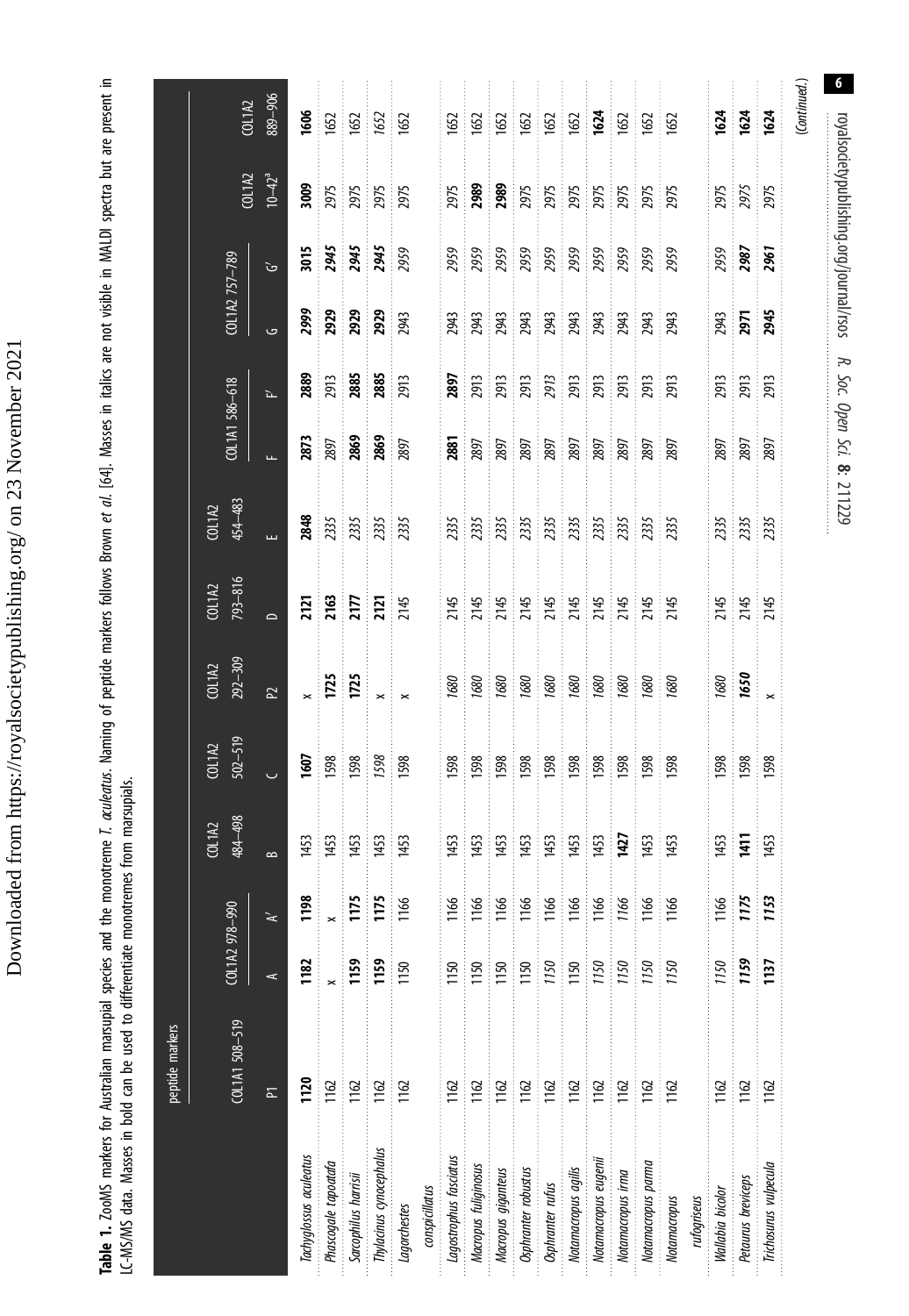Downloaded from https://royalsocietypublishing.org/ on 23 November 2021 Downloaded from https://royalsocietypublishing.org/ on 23 November 2021

> Table 1. (Continued.) Table 1. (Continued.)

|                                                                                                        | peptide markers |                |             |                          |                              |                      |                                      |                    |                                      |                                      |                                      |                                      |                                                                                                                                                                                                                                                 |                              |
|--------------------------------------------------------------------------------------------------------|-----------------|----------------|-------------|--------------------------|------------------------------|----------------------|--------------------------------------|--------------------|--------------------------------------|--------------------------------------|--------------------------------------|--------------------------------------|-------------------------------------------------------------------------------------------------------------------------------------------------------------------------------------------------------------------------------------------------|------------------------------|
|                                                                                                        | COL1A1 508-519  | COL1A2 978-990 |             | 484-498<br><b>COLIA2</b> | $\frac{1}{1011}$<br>502-519  | $\frac{1}{292-309}$  | $COL1A2$<br>793-816                  | $CL1A2$<br>454-483 | COL1A1 586-618                       |                                      | COL1A2 757-789                       |                                      |                                                                                                                                                                                                                                                 |                              |
|                                                                                                        |                 |                |             | $\sim$                   |                              | $\mathsf{P}$         |                                      |                    |                                      |                                      |                                      | ৬                                    | (01 1 A2 $^{10}$ - 42 $^{10}$ - 42 $^{10}$ - 42 $^{10}$ - 42 $^{10}$ - 42 $^{10}$ - 42 $^{10}$ - 42 $^{10}$ - 42 $^{10}$ - 42 $^{10}$ - 42 $^{10}$ - 42 $^{10}$ - 42 $^{10}$ - 42 $^{10}$ - 42 $^{10}$ - 42 $^{10}$ - 42 $^{10}$ - 42 $^{10}$ - | COL1A2<br>889-906            |
| Phascolarctos cinereus                                                                                 | 1162            | 1159           | 1175        | 1397                     | 1598                         |                      | 2145<br>2161<br>2145<br>2177<br>2177 |                    |                                      |                                      |                                      |                                      |                                                                                                                                                                                                                                                 |                              |
| Pseudocheirus peregrinus                                                                               | 1162            | 1137           | 1153        | 1439<br>1397<br>1453     | 1598<br>1598<br>1598<br>1598 | 1692<br>1650<br>1692 |                                      |                    | 2869<br>2897<br>2869<br>2897<br>2897 | 2885<br>2913<br>2885<br>2913<br>2913 | 2959<br>2959<br>2959<br>2957<br>2957 | 2975<br>2945<br>2975<br>2973<br>2973 |                                                                                                                                                                                                                                                 | 1624<br>1624<br>1624<br>1624 |
| Lasiorhinus sp.                                                                                        | 1162            |                |             |                          |                              |                      |                                      |                    |                                      |                                      |                                      |                                      |                                                                                                                                                                                                                                                 |                              |
| Vombatus ursinus                                                                                       | 1162            | 1159           | 1175        |                          |                              |                      |                                      |                    |                                      |                                      |                                      |                                      |                                                                                                                                                                                                                                                 |                              |
| soodon macrourus                                                                                       | 1162            | 1150           | 1166        |                          |                              |                      |                                      |                    |                                      |                                      |                                      |                                      |                                                                                                                                                                                                                                                 |                              |
| Perameles nasuta                                                                                       | 1162            | 1159           | <b>1175</b> | 1453                     |                              |                      |                                      |                    |                                      |                                      |                                      |                                      |                                                                                                                                                                                                                                                 |                              |
| additional marginal pentide marker first proposed by Buckley <i>et al</i> [53] with tryptic name $213$ |                 |                |             |                          |                              |                      |                                      |                    |                                      |                                      |                                      |                                      |                                                                                                                                                                                                                                                 |                              |

<sup>a</sup>Additional marsupial peptide marker first proposed by Buckley et al. [[53](#page-16-0)] with tryptic name 2T3. ķ י<br>ב Ĺ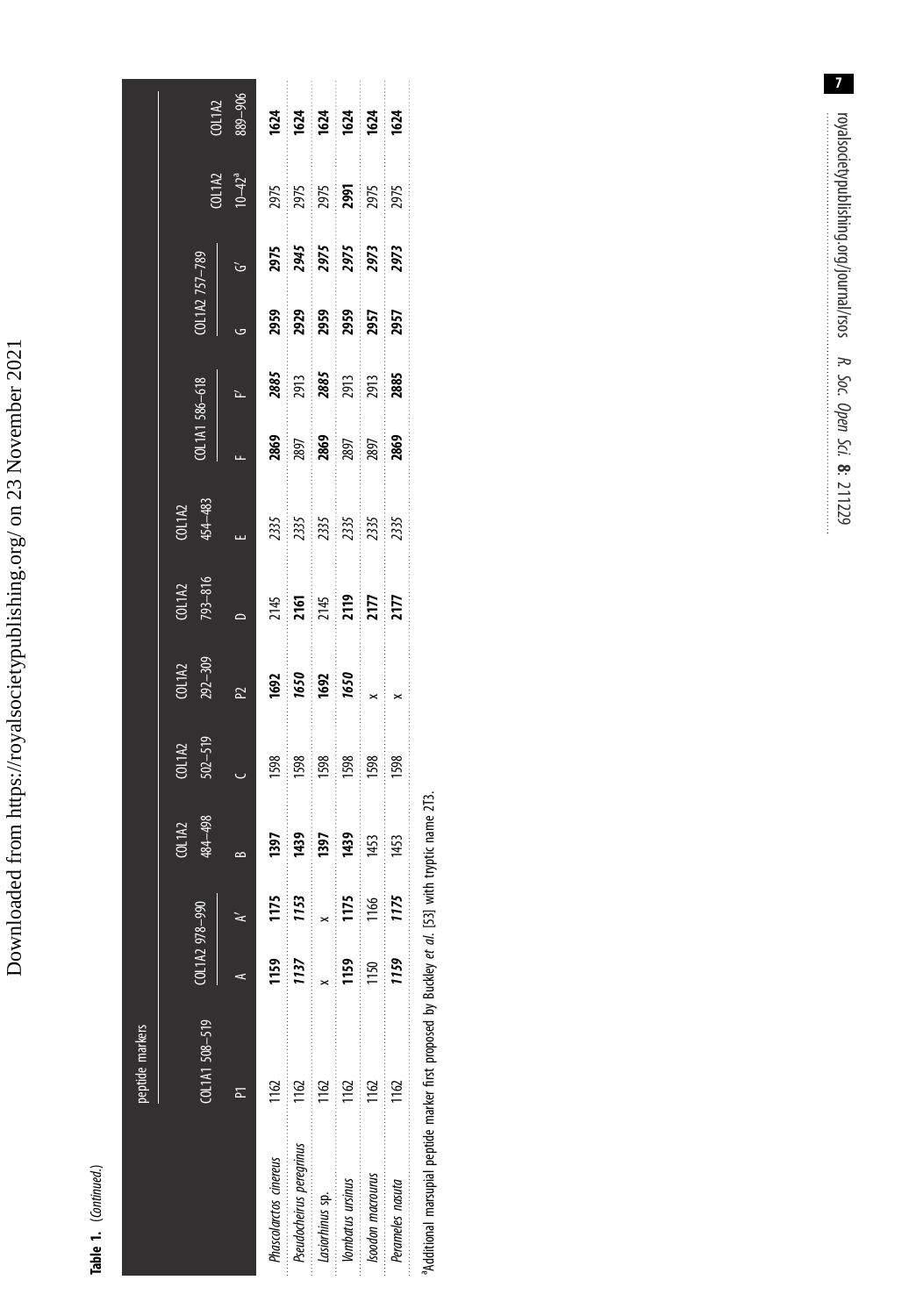<span id="page-7-0"></span>Table 2. Peptide sequences corresponding to ZooMS markers presented in [table 1](#page-5-0). Naming of peptide markers follows Brown et al. [\[64\]](#page-16-0). Masses in parentheses represent the mass of the peptide with an additional oxidation. Differences between sequences are in bold and underlined.

| marker              |                | sequence                                                              | mass        |
|---------------------|----------------|-----------------------------------------------------------------------|-------------|
| COL1A1 508-519      | P <sub>1</sub> | GVQGPAGPQGPR                                                          | 1120        |
|                     |                | GVQGP <b>P</b> GPQGPR                                                 | 1162        |
| COL1A2 978-990      | A              | <b>PGNAGAVGPAGLR</b>                                                  | 1137 (1153) |
|                     |                | <b>PGQAGAVGPAGLR</b>                                                  | 1150 (1166) |
|                     |                | <b>PGHAGAVGPAGLR</b>                                                  | 1159 (1175) |
|                     |                | <b>SGQPGTVGPAGVR</b>                                                  | 1182 (1198) |
| COL1A2 484-498      | B              | <b>GVAGEFGLPGPAGPR</b>                                                | 1397        |
|                     |                | <b>GPAGEFGLPGPAGPR</b>                                                | 1411        |
|                     |                | GSPGEFGKOGPAGPR                                                       | 1427        |
|                     |                | GVPGEFGLPGPAGRP                                                       | 1439        |
|                     |                | <b>GLPGEFGLPGPAGPR</b>                                                | 1453        |
| COL1A2 502-519      | C              | GPPGESGA <b>V</b> GPTG <b>S</b> IG <b>S</b> R                         | 1598        |
|                     |                | GPPGESGAAGPTG <b>P</b> LGNR                                           | 1607        |
| COL1A2 292-309      | P <sub>2</sub> | GPNGEPGSTGPSGPPGLR                                                    | 1650        |
|                     |                | GPNGEPGSTGP <b>T</b> GPPGLR                                           | 1680        |
|                     |                | GPNGEPGSTGPPGPPGLR                                                    | 1692        |
|                     |                | GPNGEPGSTGPMGPPGLR                                                    | 1725        |
| COL1A2 793-816      | D              | GLPGVSG <b>SL</b> GEPGPLGI <b>A</b> GP <b>A</b> GAR                   | 2119        |
|                     |                | GLPGVSG <b>SV</b> GEPGPLGI <b>A</b> GP <b>A</b> GAR                   | 2121        |
|                     |                | GLPGVSG <b>GL</b> GEPGPLGL <b>S</b> GP <b>S</b> GAR                   | 2121        |
|                     |                | GLPGVSGALGEPGPLGIAGPPGAR                                              | 2145        |
|                     |                | GLPGVSGSLGEPGPLGIAGPPGAR                                              | 2161        |
|                     |                | GLPGVSG <b>SV</b> GEPGPLGI <b>S</b> GP <b>P</b> GAR                   | 2163        |
|                     |                | GLPGVSG <b>SL</b> GEPGPLGI <b>S</b> GP <b>P</b> GAR                   | 2177        |
| COL1A2 454-483      | E              | GEQGPAGPPGFQGLPGPSGPAGE <b>G</b> GK                                   | 2335        |
|                     |                | GEQGPAGPPGFQGLPGPSGPAGE <b>V</b> GKPGER                               | 2848        |
| COL1A1 586-618      | F              | GLTGPIGPPGPAG <b>PS</b> GDKGESGPSGP <b>A</b> GPTGAR                   | 2869 (2885) |
|                     |                | GLTGPIGPPGPAG <b>TS</b> GDKGESGPSGP <b>A</b> GPTGAR                   | 2873 (2889) |
|                     |                | GLTGPIGPPGPAG <b>PA</b> GDKGESGPSGP <b>V</b> GPTGAR                   | 2881 (2897) |
|                     |                | GLTGPIGPPGPAG <b>PS</b> GDKGESGPSGP <b>V</b> GPTGAR                   | 2897 (2913) |
| $COLTAZ / 57 - 789$ | G.             | GPPGEAGASGPPGSSGPQGLLGAPGILGLPGSR                                     | 2929 (2945) |
|                     |                | GPPGEAGATGPPGSSGPQGLLGAPGILGLPGSR                                     | 2943 (2959) |
|                     |                | GPEGEAGASGPPGSSGPQGLLGAPGILGLPGSR                                     | 2945 (2961) |
|                     |                | GP <b>P</b> GE <b>S</b> GA <b>V</b> GPPGSSGPQGL <b>L</b> GAPGILGLPGSR | 2957 (2973) |
|                     |                | GP <b>P</b> GE <b>S</b> GATGPPGSSGPQGL <b>L</b> GAPGILGLPGSR          | 2959 (2975) |
|                     |                | GP <b>P</b> GE <b>S</b> GALGPPGSSGPQGLLGAPGILGLPGSR                   | 2971 (2987) |
|                     |                | GP <b>P</b> GE <b>A</b> GA <b>T</b> GPPGSSGPQGL <b>W</b> GAPGILGLPGSR | 2999 (3015) |
| COL1A2 10-42        |                | GPPGA <b>S</b> GPPGAQGFQGPAGEPGE <b>P</b> GQTGPAG <b>A</b> R          | 2975        |
|                     |                | GPPGATGPPGAQGFQGPAGEPGEPGQTGPAGAR                                     | 2989        |
|                     |                | GPPGA <b>S</b> GPPGAQGFQGPAGEPGE <b>P</b> GQTGPAG <b>S</b> R          | 2991        |
|                     |                | GPPGA <b>S</b> GPPGAQGFQGPAGEPGE <b>D</b> GQTGPAG <b>A</b> R          | 3009        |
| COL1A2 889-906      |                | GEPGP <b>V</b> GSVGPVGP <b>T</b> GAR                                  | 1606        |
|                     |                | GEPGPAGSVGPVGPFGAR                                                    | 1624        |
|                     |                | GEPGP <b>V</b> GSVGPVGP <b>F</b> GAR                                  | 1652        |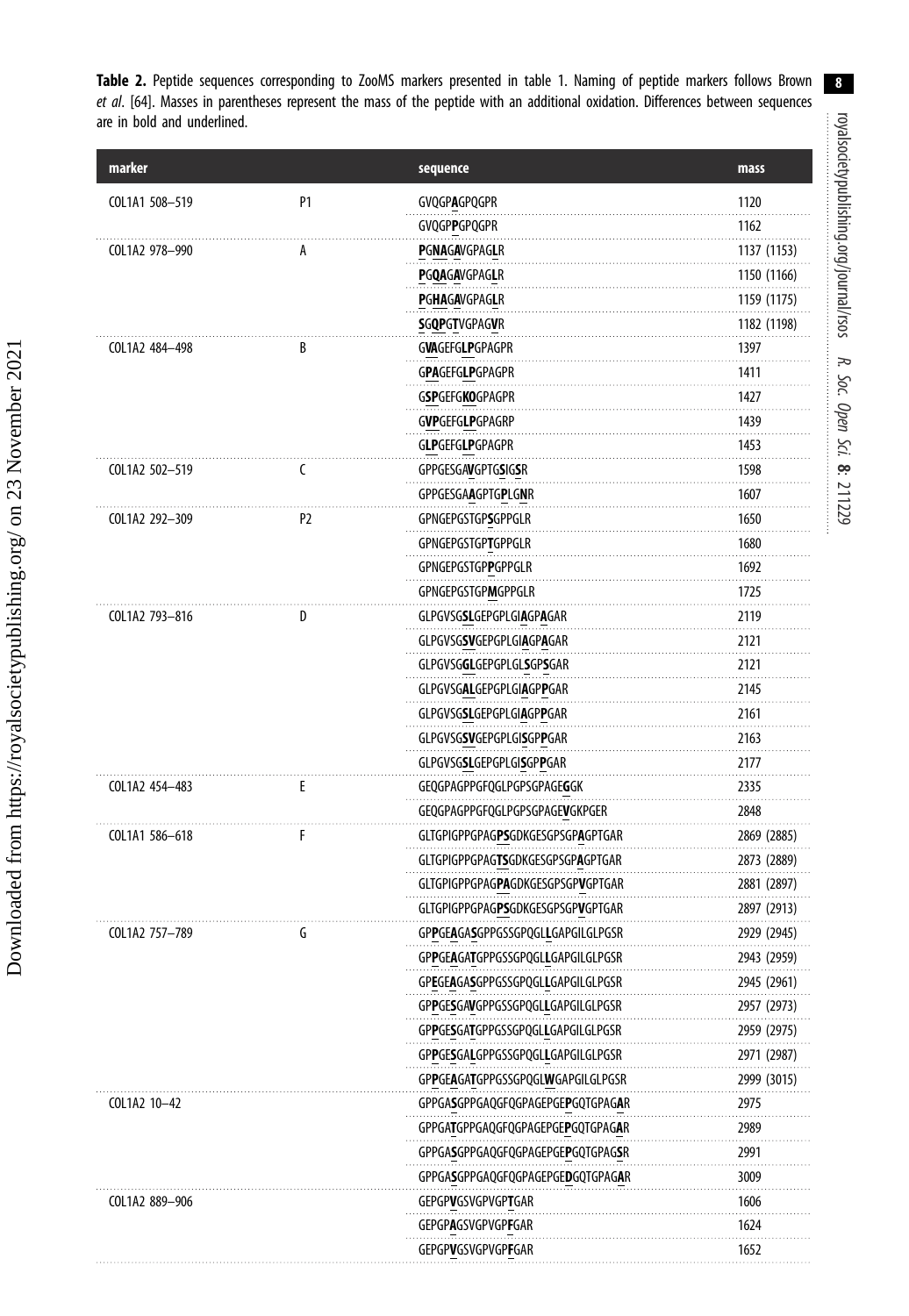

Sci.

8: 211229

Figure 1. Examples of peptide mass fingerprints for *O. rufus, P. cinereus, S. harrisii, T. aculeatus, T. cynocephalus* and *V. ursinus.* 

the tryptic cut site, as shown above, also results in a change of the starting location of the next peptide in the collagen sequence.

Next to the differences at COL1A1 508–519 (P1), COL1A2 502–519 (C) and COL1A2 454–483 (E), the monotreme T. aculeatus also differs from the studied marsupials in the majority of the other peptide markers. The observed differences between T. aculeatus and the other species studied are most likely the result of the unique evolutionary trajectory of T. aculeatus [[4](#page-14-0)], which is the only monotreme species included in this study. However, caution should be taken when extrapolating these results to Ornithorhynchidae, the other monotreme family, as it is possible that these peptide markers may differ between taxa.

#### 3.3. Marsupial ZooMS markers

Peptide markers that show a high level of variation between marsupial taxa are COL1A2 978–990 (A), COL1A2 484–498 (B), COL1A2 292–309 (P2), COL1A2 793–816 (D), COL1A1 586–618 (F/F'), COL1A2 757–789 (G/G'), COL1A2 10–42 and COL1A2 889–906. With the exception of I. macrourus, peptide marker COL1A2 978–990 (A) has the ability to distinguish macropods from other marsupials. A combination of the other peptide markers can be used to differentiate between other marsupial species [\(table 1](#page-5-0) and figure 1).

Peptide marker COL1A2 (P2) shows a high level of variation between marsupial species. However, for most species, this marker was not visible in the MALDI spectra and was only identified in the MS/MS spectral data in low quantities. Therefore, this marker has only been reported for species where the peptide sequence could be confirmed in the final Byonic search. Peptide marker COL1A2 793–816 (D) also has the ability to differentiate between marsupial species. It must be noted, however, that the peaks at  $m/z$  2161 and  $m/z$  2177 are not mutually exclusive. For these peptide sequences,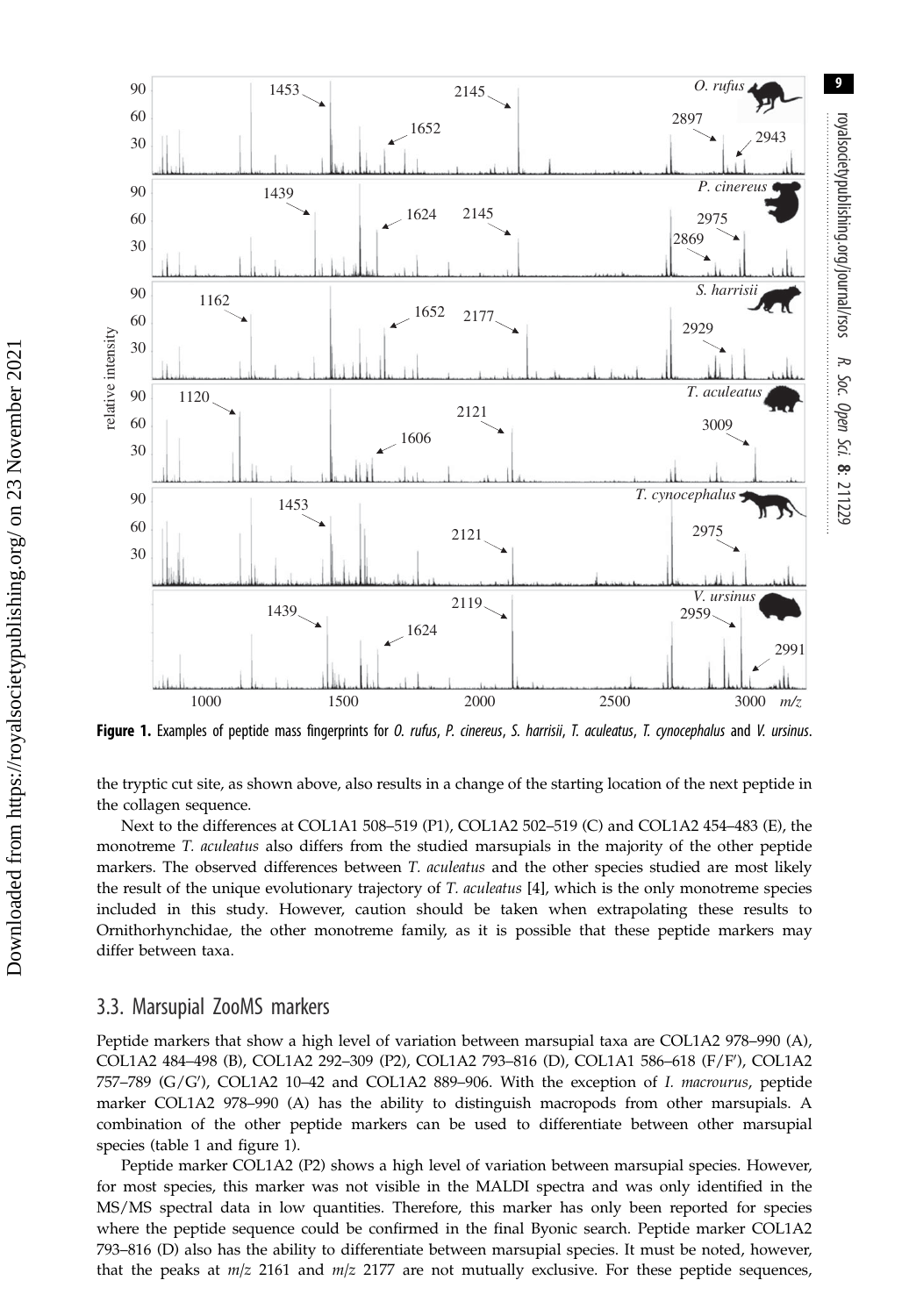Table 3. Peptide marker differences between macropods. Peptide markers in bold represent those that can be used to distinguish between taxa. 10

|                               | COL1A2 484-498 | COL1A1 586-618 | COL1A2 10-42 | COL1A2 889-906 |
|-------------------------------|----------------|----------------|--------------|----------------|
| L. conspicillatus             | 1453           | 2897/2913      | 2975         | 1652           |
| L. fasciatus                  | 1453           | 2881/2897      | 2975         | 1652           |
| Macropus sp.                  | 1453           | 2897/2913      | 2989         | 1652           |
| Osphranter sp.                | 1453           | 2897/2913      | 2975         | 1652           |
| Notamacropus sp. <sup>a</sup> | 1453           | 2897/2913      | 2975         | 1652           |
| N. irma                       | 1427           | 2897/2913      | 2975         | 1652           |
| N. eugenii                    | 1453           | 2897/2913      | 2975         | 1624           |
| W. bicolor                    | 1453           | 2897/2913      | 2975         | 1624           |
|                               |                |                |              |                |

<sup>a</sup>All species of the genus except for N. irma and N. eugenii.

peptides with both two and three oxidations of proline are identified in the MS/MS data. A peak at m/z 2177 could, in theory, also match to the peptide sequence reported for  $m/z$  2161, and vice versa. Furthermore, the peptide sequence for *V. ursinus* is visible in the MS/MS data with both two and three oxidations. For most species, the variant with three oxidations is most visible in the MALDI spectra, but for *V. ursinus*, the variant with two oxidations was most visible. We therefore reported this marker at  $m/z$  2119, corresponding to the variant with two oxidations.

Peptide marker COL1A2 757-789 (G/G') is highly diverse between marsupial species and thus holds the potential to be used to uniquely identify taxonomic groups. However, some of the masses are identical for different peptide sequences. The peak at  $m/z$  2945 can represent both COL1A2 757–789 (G') for P. tapoatafa, S. harrisii, T. cynocephalys and P. peregrinus, as well as COL1A2 757–789 (G) for T. vulpecula. Similarly,  $m/z$  2959 can represent COL1A2 757–789 (G') for macropods as well as COL1A2 757–789 (G) for P. cinereus, Lasiorhinus sp. and V. ursinus. These  $m/z$  values can thus only be reliably used to make taxonomic identifications when found in combination with their corresponding  $G$  or  $G'$  masses.

#### 3.4. Using ZooMS to identify macropods

The ZooMS spectra of all studied macropods (L. conspicillatus, L. fasciatus, M. giganteus, M. fuliginosus, O. rufus, O. robustus, N. rufogriseus, N. eugenii, N. agilis, N. irma, N. parma and W. bicolor) are largely similar, with the majority of the studied species characterized by identical peptide markers. However, it is possible to identify some species based on differences in their peptide markers (table 3). Peptide marker COL1A2 484–498 (B) at  $m/z$  1427 (sequence: GSPGEFGKOGPAGPR) can be used to identify N. *irma*. This peptide marker is located at  $m/z$  1453 (sequence: GLPGEFGLPGPAGPR) in other macropods [\(figure 2](#page-10-0)). N. eugenii and W. bicolor can be distinguished from other macropods on the basis of peptide marker COL1A2 292-309 (P2), with the former two at  $m/z$  1625, compared to  $m/z$ 1652 in other macropods. Furthermore, a difference at peptide marker COL1A1 586-618 (F/F') has been observed between L. fasciatus (m/z 2881/2897) and other macropods (m/z 2897/2913). However, because of the partial overlap between these  $m/z$  values, it is only possible to confidently assign this peptide marker when both peaks are visible in the MALDI spectra. Finally, m/z 2989, attributed to COL1A2 10–42, can be used to separate Macropus (M. giganteus and M. fuliginosus) from other macropods in which this peptide marker corresponds to  $m/z$  2975.

LC-MS/MS analysis provides a further opportunity to differentiate between macropod species with identical ZooMS peptide markers. Differences have been observed between the amino acid sequence of peptide COL1A2 671-700 for L. conspicillatus (sequence GENGAVGPTGPVGAAGPSGPNGPPGPVGGR) and all other macropod species (sequence GENGVVGPTGPVGAAGPAGPNGPPGPVGGR). However, the corresponding  $m/z$  peaks were not detectable in the MALDI spectra. L. conspicillatus is thus only identifiable on the basis of peptide sequence data obtained through LC-MS/MS analysis.

#### 3.5. Collagen fingerprinting of archaeological specimens

Of the 134 archaeological samples analysed from Bandicoot Bay, 43 samples (32%) had sufficient collagen preservation to make taxonomic identifications using ZooMS ([table 4](#page-11-0)). Macropods ( $n = 36$ ) make up the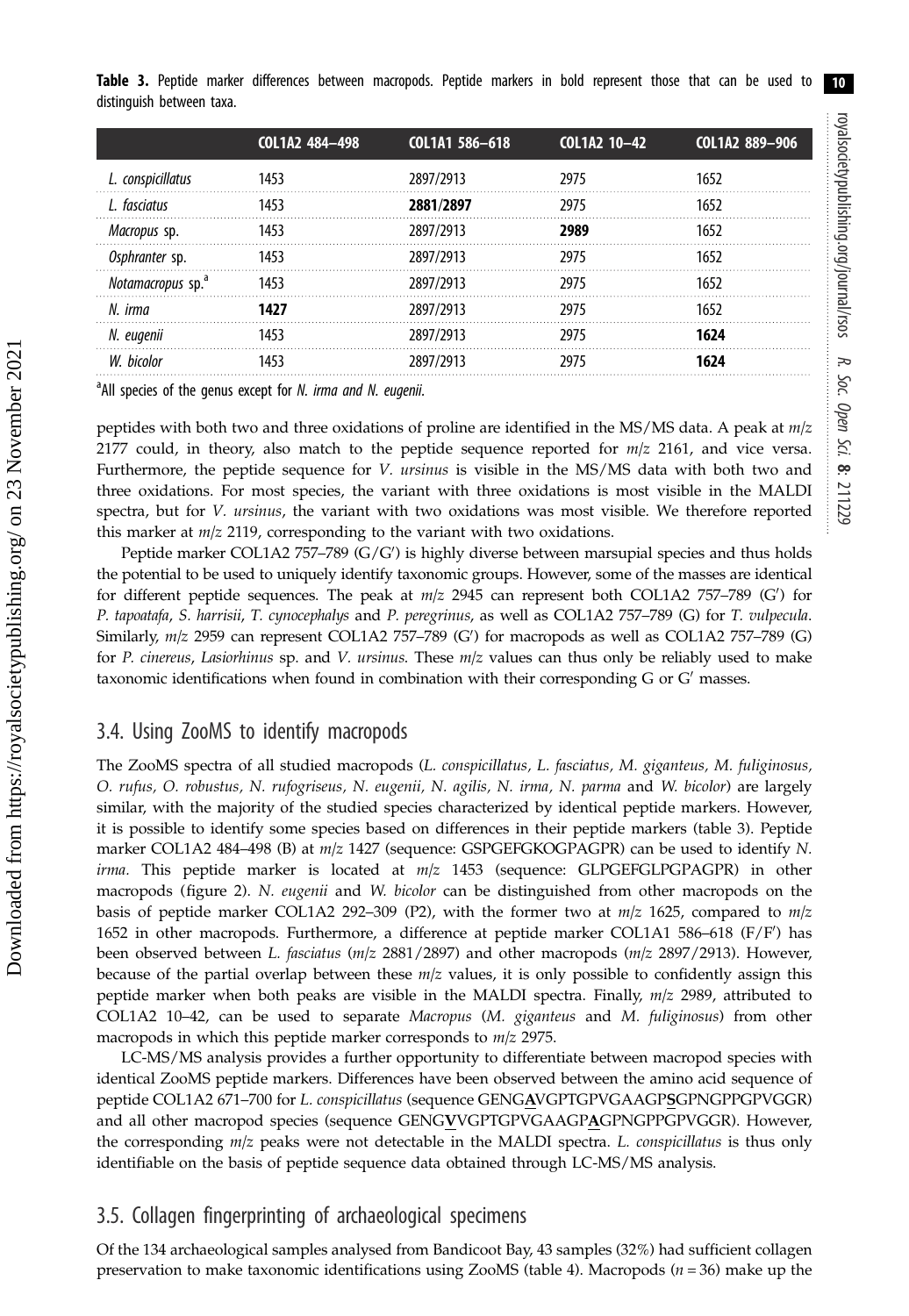<span id="page-10-0"></span>

royalsocietypublishing.org/journal/rsos

R.

Soc. Open

Sci.

8: 211229

Figure 2. Example of differences in peptide mass fingerprints between macropods: (a) the difference at COL1A2 484-498 (B) between O. rufus and N. irma; (b) the difference at COL1A2 292-309 (P2) between O. rufus and W. bicolor; (c) the difference at COL1A1 586-618 (F/F') between *O. rufus* and *L. fasciatus; (d)* the difference at COL1A2 10-42 between *O. rufus* and *M. giganteus.*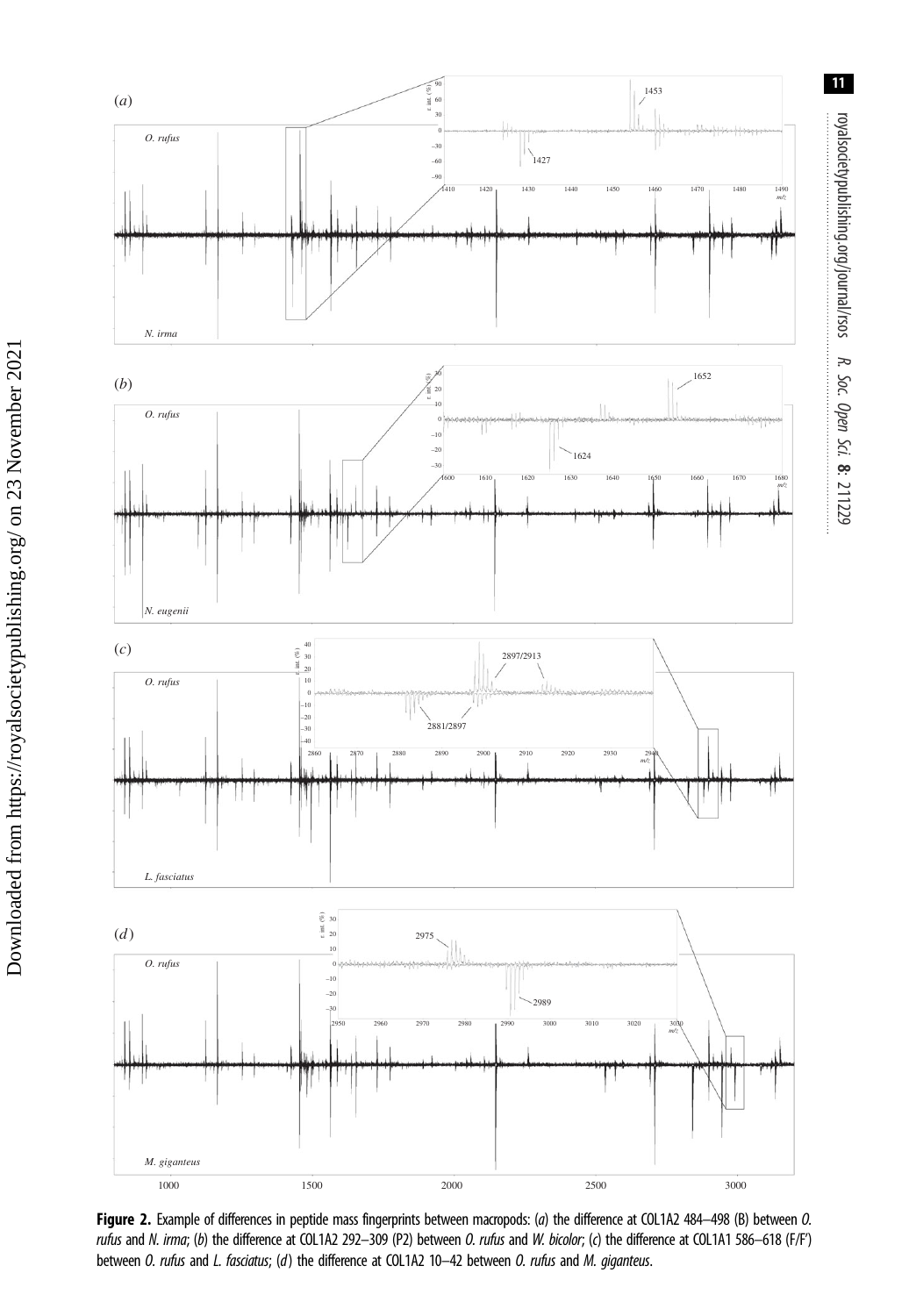<span id="page-11-0"></span>Table 4. ZooMS identifications of analysed archaeological specimens. Morphological ID refers to taxa identified in the Bandicoot Bay zooarchaeological assemblage [[15](#page-15-0)[,54\]](#page-16-0). Samples that failed or were unidentifiable with ZooMS reference data were excluded  $(n = 85)$ .

| ZooMS ID              | ZooMS NISP | morphological ID                |
|-----------------------|------------|---------------------------------|
| <i>Isoodon</i> sp.    |            | Isoodon auratus barrowensis     |
| Trichosurus vulpecula |            | Trichosurus vulpecula           |
| Macropodidae          | 36         | Lagorchestes conspicillatus     |
|                       |            | Osphranter robustus isabellinus |
| Bovidae/Cervidae      |            |                                 |
| Chelonia mydas        |            | <b>helonioidea</b>              |
| tota                  |            |                                 |

bulk of the analysed bone fragments. We can exclude L. fasciatus, M. giganteus, M. fuliginosus, N. irma, N. eugenii and W. bicolor as the origin of these samples on the basis of peptide markers COL1A2 484– 498 (B), COL1A1 586–618 (F), COL1A2 10–42 and COL1A2 889–906, which leaves L. conspicillatus, O. robustus, O. rufus, N. agilis, N. parma and N. rufogriseus as possible origins for these bone fragments. It is most likely that the identified macropods represent the two species already identified in the zooarchaeological assemblage, L. conspicillatus (spectacled hare wallaby) and O. robustus isabellinus (common wallaroo). Three specimens are assigned to Isoodon sp.; on the basis of the zooarchaeological identifications of I. auratus barrowensis (golden bandicoot), the ZooMS identified specimens most likely represent this species. The collection of a reference sample of I. auratus barrowensis would be advantageous in this case. However, this was outside of the scope of the current study, for which this case study served solely as a test of the developed peptide markers. One specimen has been identified as T. vulpecula (brushtail possum).

Using previously published peptide markers [[66\]](#page-16-0), two specimens were identified as Chelonia mydas (green sea turtle). While the presence of sea turtles at Bandicoot Bay was known from zooarchaeological investigations [\[15](#page-15-0),[54\]](#page-16-0), the exact species was unknown. In addition, one Bandicoot Bay specimen was identified as Bovidae/Cervidae, fauna that are not present in the wild on Barrow Island. The specimen is most likely a bovid, as only limited introduced cervid populations have been established in Australia, and none in north-western Australia. Possible bovid species that this specimen could represent are sheep and goat, which are known to have been present during the colonial period as livestock, or perhaps cattle, but only if it was brought in as processed, barrelled meat. Since domesticated species were not identified at the site through standard zooarchaeological methods [[54\]](#page-16-0), this specimen represents the first reported domesticated animal at Bandicoot Bay and provides evidence for food provisioning.

In addition to the 43 samples that were taxonomically identifiable using ZooMS, six specimens had spectra that were not attributable to any known taxa. Based on the lack of the characteristic COL1A1 508– 519 (P1) marker, these specimens are tentatively identified as fish or bird specimens. Furthermore, seven samples only showed a peak at peptide marker COL1A1 508-519 (P1) at  $m/z$  1162, but lacked other peptide markers to make taxonomic identifications. Overall, despite analysing only 4.6% of the total faunal fragments, two previously unidentified taxa (C. mydas, and a probable bovid) were identified using ZooMS, increasing the total number of identified taxa at the site from four to six.

### 4. Discussion

The novel set of reference peptide markers developed for this study allow for genus-level identifications of Australian marsupials using ZooMS, with some limitations only with regards to macropods. Collagen fingerprinting of fragmented bones from Bandicoot Bay, Barrow Island has shown the utility of these peptide markers, and we were able to successfully identify bone fragments that were not able to be morphologically identified, highlighting the potential of ZooMS in Australian contexts even in extremely harsh environments. The large-scale application of ZooMS, combined with zooarchaeology, has tremendous potential to contribute to the study of biodiversity trends, past subsistence strategies and material culture at Australian sites.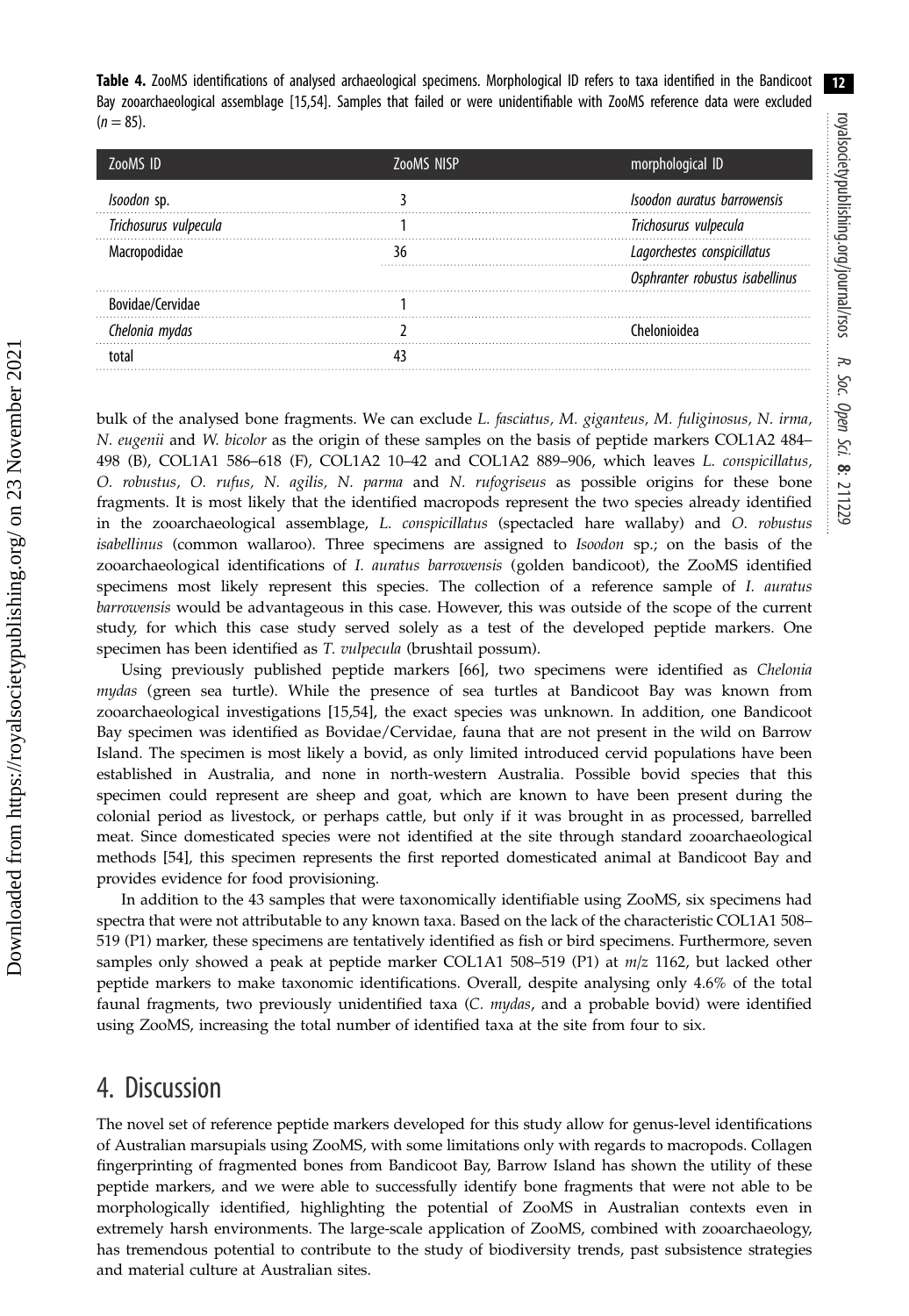#### 4.1. ZooMS insights at Bandicoot Bay

Despite the poor preservation of the faunal material at Bandicoot Bay, ZooMS was successfully employed to identify a range of marsupials, all of which were previously reported based on standard zooarchaeological techniques. This is an important finding, highlighting the potential of ZooMS in Australia even under harsh taphonomic conditions. The zooarchaeological record at the site was also further expanded with the identification of two green turtle specimens, as well as the first reported domesticated species from the site. While not identified at the site using morphological techniques, the presence of domesticated bovid makes sense in light of the kinds of foods imported to pearling stations, such as salted beef, pork, mutton and other barrelled meats [[67](#page-16-0)–[69](#page-16-0)]. The identification of new species in the Bandicoot Bay assemblage through ZooMS highlights the added value of collagen fingerprinting, especially when applied alongside more standard zooarchaeological investigations using osteological methods. Only a small number of archaeological specimens from Bandicoot Bay were analysed using ZooMS; a much larger study would likely yield further identifications not made on the basis of standard zooarchaeological techniques.

The identification of C. *mydas* (green sea turtle) provides valuable insight into seasonal site use at Bandicoot Bay. Six of the world's seven turtle species visit Barrow Island, with three of these species (C. mydas, Natator depressus (flatback sea turtle), Eretmochelys imbricata (hawksbill sea turtle)) found annually nesting along Barrow Island's sandy beaches [\[70](#page-16-0)]. Although C. mydas has been observed feeding along the west coast of Barrow Island throughout the year, its population numbers peak between November and March during the nesting season [\[71](#page-16-0)]. Nesting primarily takes place along the east coast of Barrow Island and in the sheltered beaches within Little Bandicoot Bay [\[71](#page-16-0)], adjacent to the Bandicoot Bay archaeological site. Turtles may have been targeted in open water but the proximity of the archaeological site to a known C. mydas nesting location, along with ZooMS identifications of C. mydas, suggests the site was occupied during the summer pearling season. This timing supports Dooley et al.'s [\[54](#page-16-0)] suggestion that the site may represent mid-season provisioning of a pearling lugger and reveals how Aboriginal labourers targeted turtle, which is a highly valued food. This further adds to the story of survival for indentured Aboriginal divers on Barrow Island.

#### 4.2. Comparison to published markers

The results from this study broadly align with the incomplete marker profiles published previously for Australian marsupials [[53\]](#page-16-0). Particularly interesting is peptide marker COL1A1 586–618 (F/F'), which differs between L. fasciatus at  $m/z$  2881/2897 and other macropods at  $m/z$  2897/2913. Incomplete published marker profiles for S. occidentalis, the extinct short-faced kangaroo, also presented the peaks for COL1A1 586–618 (F/F') at  $m/z$  2881/2897 [\[53](#page-16-0)], resembling L. fasciatus. Both morphological [\[72](#page-16-0)–[74\]](#page-16-0) and genetic studies [\[75](#page-16-0)–[78](#page-16-0)] have proposed L. fasciatus as the closest living relative of the extinct sthenurine kangaroos, and the collagen peptide sequences identified here agree with this proposed close phylogenetic relationship.

There are five instances in which our data do not match the incomplete marker profiles published by Buckley *et al.* [[53\]](#page-16-0). In two cases, the differences stem from increasing the number of reference samples and therefore providing increased taxonomic resolution. Our analysis of collagen sequence data and LC-MS/ MS data confirm that there are differences in peptide marker COL1A2 10-42 between Macropus and Osphranter, contradicting previous uniform reporting of this peptide marker for these genera [\[53](#page-16-0)]. We also analysed MALDI spectra and LC-MS/MS data from an additional species in the genus Isoodon and found that it is possible to distinguish between both on the basis of peptide markers COL1A2 793–816 (D) and COL1A1 586–618 (F/F').

In three other cases, our markers directly disagreed with previously published markers. We found different  $m/z$  values for peptide marker COL1A2 10–42 for P. peregrinus reported at  $m/z$  2987 by Buckley et al., and for peptide markers COL1A2 793–816 (D), COL1A2 757–789 (G/G') and COL1A2 10–42 for V. ursinus, reported at  $m/z$  2161, 2929, and 2959, respectively [\[53](#page-16-0)]. Our analysis of collagen sequence data and LC-MS/MS data confirmed the peptide markers we proposed on the basis of the MALDI-TOF-MS spectral data and aligns with genetic data available for  $V$ . ursinus. In the case of  $P$ . peregrinus, our proposed peptide marker aligns with the other species reported in this study, and no other species have peptide marker COL1A2 10–42 at  $m/z$  2987. We therefore argue that the peptide markers presented in this study, that differ from the ones reported previously, are correct. Since neither the MALDI spectra nor the raw MS/MS data were openly available for the previous study, we are unable to re-evaluate the previously published markers. We thus stress the importance of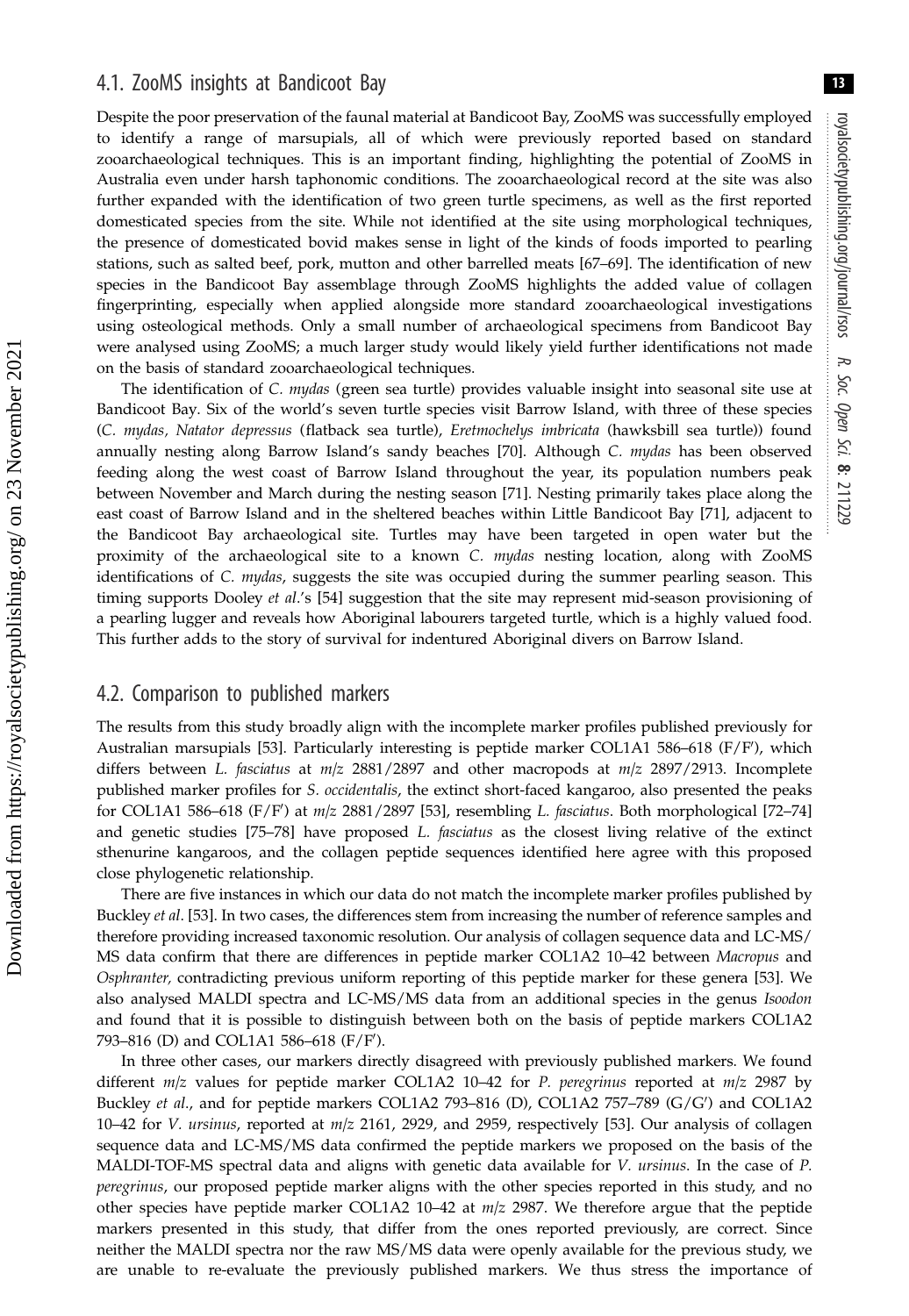confirming peptide biomarkers using collagen sequence data obtained through LC-MS/MS analysis, and where possible genetic data, as well as making MALDI spectra and raw MS/MS data openly available.

#### 4.3. Challenges and future prospects

One of the main challenges for the identification of marsupials using ZooMS is that some species are only distinguishable on the basis of a single peptide marker. This often requires high-quality spectral data, in which the high mass peaks are clearly defined. However, collagen preservation has proven to be problematic in Australian faunal assemblages [\[20,21](#page-15-0)], and our own results support this finding. Collagen preservation in the Bandicoot Bay assemblage was variable; in some specimens, collagen was reasonably well preserved and spectra were suitable to make taxonomic identifications, while poorer preservation in other specimens meant that resolution of spectra was not sufficient for ZooMS identifications. These issues surrounding collagen preservation can be expected to increase considerably when older assemblages are analysed. The recent development of pre-screening techniques, such as Fourier transform infrared spectroscopy, that can be used to assess the molecular preservation of fossil material [[79](#page-16-0)–[82](#page-16-0)] could offer a partial solution to this challenge. These methods allow for the rapid identification of well-preserved specimens that are suitable for proteomic analysis.

As with other ZooMS markers that have been developed, the markers presented here do not show a straightforward relationship between phylogenetic distance and sequence variation. COL1 is functionally constrained and therefore exhibits a slow rate of evolutionary change and accumulation of sequence mutations. Accordingly, only a small percentage of the COL1 sequence produces usable ZooMS markers, with the result that divergence time alone is not a sufficient predictor of the ability to discriminate taxa using ZooMS. Within marsupials, genus-level identifications are possible within some families. The genera *Phascogale* and *Sarcophilus* (diverged 13–21.2 Ma [[83\]](#page-16-0)) from the family Dasyuridae can be distinguished, for example, as can the genera Isoodon and Perameles (diverged 12.1–4.8 Ma [[83\]](#page-16-0)) from the family Peramelidae. In the Macropodidae family, the genus Lagostraphus can be distinguished from the rest of the genera in the family (diverged 25.7–11.9 Ma [\[75](#page-16-0)]). However, for Macropus, Notamacropus, Osphranter and Wallabia (common ancestor 13.7–8 Ma [[75\]](#page-16-0)), divergence time does not line up with the number of variations in the COL1 sequence. For example, within Notamacropus, N. eugenii and N. agilis (diverged less than 2 Ma [[75\]](#page-16-0)) can be distinguished, while N. eugenii and W. bicolor, which are more distantly related, have identical ZooMS marker profiles.

Although it is not possible to uniquely identify every marsupial species using ZooMS alone, peptide mass fingerprinting combined with biogeographical and zooarchaeological data does provide the opportunity to significantly increase the accuracy of taxonomic identifications. For example, while eastern and western grey kangaroos (M. giganteus and M. fuliginosus, respectively) share an identical set of ZooMS peptide markers, the eastern species is today found in the eastern states of Australia, while the western species occurs in the southern and western parts of Australia [\[84](#page-16-0)]. However, the potential for recent local extinctions as well as range shifts should not be overlooked [[19,](#page-15-0)[85](#page-16-0)–[87](#page-17-0)]. Eastern and western kangaroo ranges overlap in south-central Australia, and a recent aDNA study has demonstrated that, historically, both species were found on Kangaroo Island, whereas it was previously thought that only the western variety had roamed there [[88\]](#page-17-0). Nonetheless, species biogeography can in some cases still help support the attribution of more specific taxonomic identifications, if used cautiously and bearing the clear caveats in mind.

The development of ZooMS peptide markers for Australian marsupials is significant for zooarchaeological endeavours on the continent. Marsupial taxa form a significant component of Australian zooarchaeological and palaeontological assemblages, yet due to the challenges of discriminating between related taxa, they are currently rarely identified beyond the very broad family level [[18,28](#page-15-0)[,87](#page-17-0)]. This significantly limits the interpretive power of zooarchaeological and palaeontological studies on the continent [\[28](#page-15-0)]. The current set of peptide markers holds promise for enhancing research into marsupial biodiversity change in Australia, as well as palaeoenvironmental change and human behaviour.

To further expand the capabilities of ZooMS in Australian contexts, it will be necessary to develop peptide markers for other Australian taxa, such as other extant monotremes. The highly fragmented nature of bone assemblages at Australian sites due to poor preservation conditions, carnivore activity and extensive carcass processing by humans necessitated by the limited food resources available in arid environments [\[89](#page-17-0)] will likely make ZooMS an important tool in the repertoire available to Australian zooarchaeologists and palaeontologists moving forward. ZooMS will also be useful when morphological similarities make it challenging to differentiate between genera. Macropods, for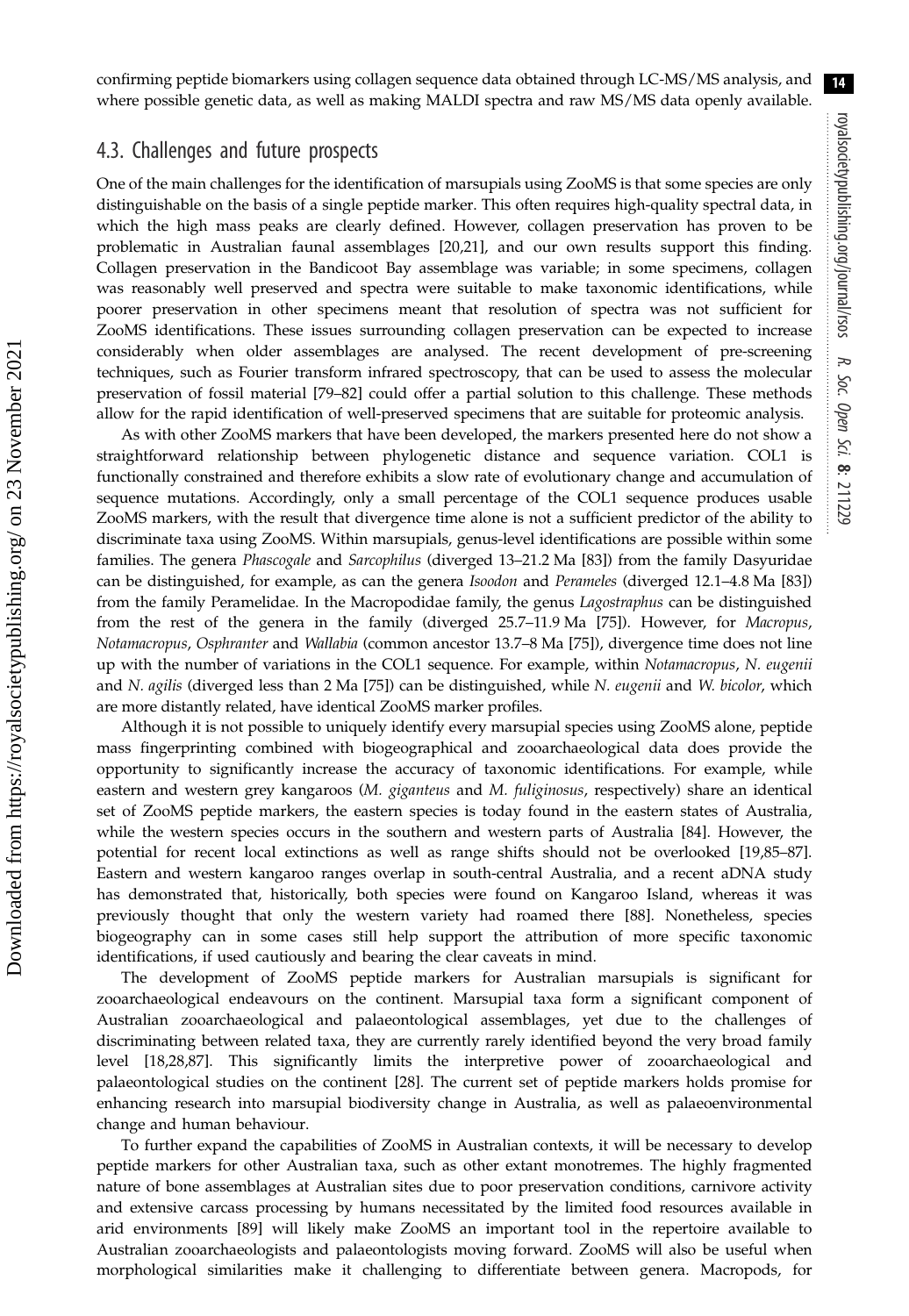<span id="page-14-0"></span>example, can be represented by multiple extant genera in a single region [\[7,](#page-15-0)[90\]](#page-17-0). These are challenging to distinguish with morphological approaches unless dental remains are present and even then, heavy toothwear may confound identifications [[28,](#page-15-0)[91\]](#page-17-0). This inherently limits the identification of faunal material through morphological approaches, leaving a significant proportion of postcranial bones from Australian archaeological sites unidentified beyond family level. By offering the ability to undertake higher level taxonomic attributions of a broader range of faunal remains, ZooMS can help to significantly enhance Australian faunal datasets.

Future extension of Australian ZooMS markers to include small mammal species will be particularly useful. ZooMS has the potential to address a critical deficit in examining biodiversity trends in native rodents, bandicoots and dasyurids on the continent. These are often overlooked in both archaeological and palaeontological sites due to difficulties in identification. Nevertheless, they are critical environmental indicators [\[92,93\]](#page-17-0) and were an important food source for some Australian indigenous groups [[94](#page-17-0)–[96](#page-17-0)]. Improved identification rates of these species in early contact sites is also important for tracking the spread of non-native species in Australia, information that is also critical for modern conservation efforts [[97](#page-17-0)]. Furthermore, the possibility of identifying extinct megafauna species using collagen fingerprints holds significant potential to aid the study of megafauna extinctions on the continent. One of the main issues for understanding these extinctions in Australia is the significant knowledge gaps that exist for many species. Data on species biochronology and palaeobiogeography are mostly patchy, with many species only having been reported at a handful of sites [[18,](#page-15-0)[98](#page-17-0),[99](#page-17-0)]. ZooMS offers a significant opportunity to address these issues by improving identification rates of fragmented bones.

The peptide biomarkers developed for this study hold tremendous potential for the increasing application of ZooMS in Australia, where the method has so far been minimally applied relative to European contexts. Future years will see the important set of reference markers published here added to and enhanced, offering significant potential for addressing new research questions and themes, and enhancing the ability of researchers to examine topics of current interest in Australian archaeology and palaeontology.

Ethics. The handling, sampling and analysis of modern and archaeological specimens were conducted in accordance with CITES regulations. No live animals were included in the study.

Data accessibility. MALDI-TOF-MS spectra for modern references [\(https://doi.org/10.5281/zenodo.5040049](https://doi.org/10.5281/zenodo.5040049)) [\[100](#page-17-0)] and archaeological specimens ([https://doi.org/10.5281/zenodo.5040055\)](https://doi.org/10.5281/zenodo.5040055) [\[101](#page-17-0)] have been uploaded to Zenodo and are publicly available. MS/MS data files are available at PXD027107 and were uploaded through MassIVE (MSV000087755,<https://doi.org/10.25356/C5TC2H>) [\[102](#page-17-0)]. The URL link to the dataset is [ftp://massive.ucsd.edu/](ftp://massive.ucsd.edu/MSV000087755/) [MSV000087755/.](ftp://massive.ucsd.edu/MSV000087755/)

Authors' contributions. C.P., K.K.R., T.M., J.D., J.L., G.J.P., M.P., A.C. and N.B. conceived and designed the study; C.P. performed ZooMS analysis and prepared samples for LC-MS/MS analysis; C.P. and K.K.R. analysed ZooMS and LC-MS/MS data; T.M., A.P., K.T., J.L. and G.J.P. provided samples; C.P. and N.B. wrote the paper, with critical input from all authors. All authors reviewed and approved the manuscript.

Competing interests. We declare we have no competing interests.

Funding. This research was supported by the Max Planck Society, and the Australian Research Council (grant no. DP130100802, awarded to T.M. and A.P.; grant no. DE150101597, awarded to T.M.; and grant no. FT150100168, awarded to A.P.).

Acknowledgements. We are grateful to the Mammalogy collection of the Western Australian Museum, and Kylea Clarke from the Mammalogy collection of Museums Victoria for granting us access to their collections. We would also like to thank Sandra Hebestreit for the technical assistance with ZooMS extractions. Finally, we would like to thank the two anonymous reviewers for their comments and suggestions, which helped improve the paper.

## **References**

- 1. Holt BG et al. 2013 An update of Wallace's zoogeographic regions of the world. Science 339, 74–78. ([doi:10.1126/science.](http://dx.doi.org/10.1126/science.1228282) [1228282\)](http://dx.doi.org/10.1126/science.1228282)
- 2. Woinarski JCZ, Burbidge AA, Harrison PL. 2015 Ongoing unraveling of a continental fauna: decline and extinction of Australian mammals since European settlement. Proc. Natl Acad. Sci. USA 112, 4531–4540. ([doi:10.1073/pnas.](http://dx.doi.org/10.1073/pnas.1417301112) [1417301112](http://dx.doi.org/10.1073/pnas.1417301112))
- 3. Black KH, Archer M, Hand SJ, Godthelp H. 2012 The rise of Australian marsupials: a synopsis of biostratigraphic, phylogenetic, palaeoecological and palaeobiogeographic understanding. In Earth and life (ed. JA Talent), pp. 983–1078. Dordrecht, The Netherlands: Springer.
- 4. Bininda-Emonds ORP et al. 2007 The delayed rise of present-day mammals. Nature 446, 507–512. ([doi:10.1038/](http://dx.doi.org/10.1038/nature05634) [nature05634\)](http://dx.doi.org/10.1038/nature05634)
- 5. Laurance WF et al. 2011 The 10 Australian ecosystems most vulnerable to tipping points. Biol. Conserv. 144, 1472–1480. [\(doi:10.1016/j.](http://dx.doi.org/10.1016/j.biocon.2011.01.016) [biocon.2011.01.016](http://dx.doi.org/10.1016/j.biocon.2011.01.016))
- 6. Dortch J, Wright H. 2010 Identifying palaeoenvironments and changes in Aboriginal subsistence from dual-patterned faunal assemblages, south-western Australia. J. Archaeol. Sci. 37, 1053–1064. ([doi:10.1016/j.](http://dx.doi.org/10.1016/j.jas.2009.12.006) [jas.2009.12.006](http://dx.doi.org/10.1016/j.jas.2009.12.006))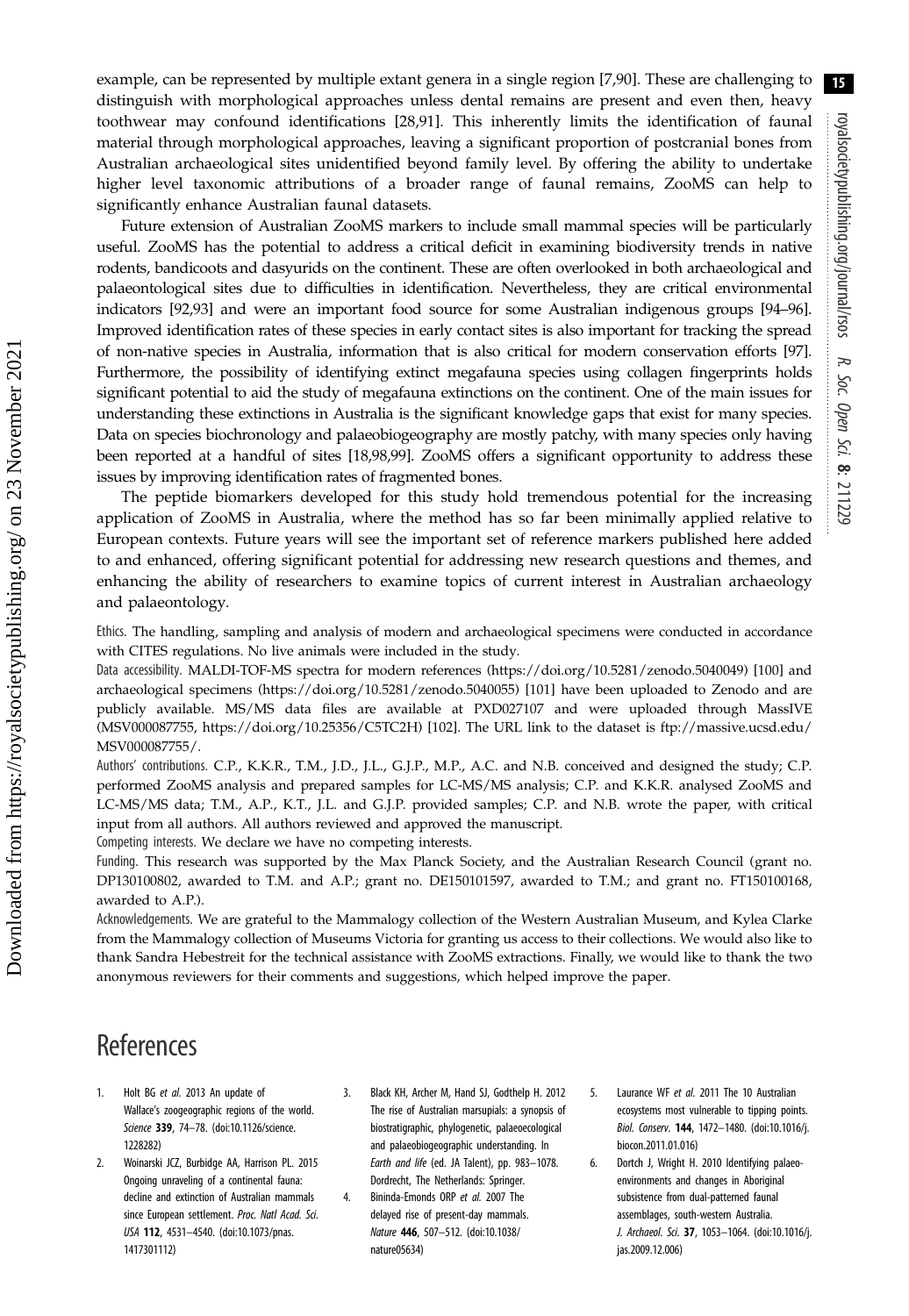Downloaded from https://royalsocietypublishing.org/ on 23 November 2021

Downloaded from https://royalsocietypublishing.org/ on 23 November 2021

- <span id="page-15-0"></span>7. Balme J, O'Connor S, Maloney T, Vannieuwenhuyse D, Aplin K, Dilkes-Hall IE. 2019 Long-term occupation on the edge of the desert: Riwi Cave in the southern Kimberley, Western Australia. Archaeol. Oceania 54, 35–52. ([doi:10.1002/arco.5166\)](https://doi.org/10.1002/arco.5166)
- 8. Cosgrove R, Garvey J. 2017 Behavioural inferences from late Pleistocene Aboriginal Australia: seasonality, butchery and nutrition in southwest Tasmania. In The Oxford handbook of zooarchaeology (eds U Albarella, M Rizzetto, H Russ, K Vickers, S Viner-Daniels). Oxford, UK: Oxford University Press.
- 9. Allen H, Langley MC, Taçon PSC. 2016 Bone projectile points in prehistoric Australia: evidence from archaeologically recovered implements, ethnography and rock art. In Osseous projectile weaponry (ed. M Langley), pp. 209–218. Dordrecht, The Netherlands: Springer.
- 10. Langley M, O'Connor S, Aplin K. 2016 A >46 000-year-old kangaroo bone implement from Carpenter's Gap 1 (Kimberley, northwest Australia). Quat. Sci. Rev. 154, 199–213. ([doi:10.1016/j.quascirev.2016.11.006](http://dx.doi.org/10.1016/j.quascirev.2016.11.006))
- 11. Langley M, Clarkson C, Ulm S. 2019 Symbolic expression in Pleistocene Sahul, Sunda and Wallacea. Quat. Sci. Rev. 221, 105883. ([doi:10.](http://dx.doi.org/10.1016/j.quascirev.2019.105883) [1016/j.quascirev.2019.105883](http://dx.doi.org/10.1016/j.quascirev.2019.105883))
- 12. Clarkson C et al. 2015 The archaeology, chronology and stratigraphy of Madjedbebe (Malakunaja II): a site in northern Australia with early occupation. J. Hum. Evol. 83, 46-64. ([doi:10.1016/j.jhevol.2015.03.014\)](http://dx.doi.org/10.1016/j.jhevol.2015.03.014)
- 13. Jankowski NR, Gully GA, Jacobs Z, Roberts RG, Prideaux GJ. 2016 A late Quaternary vertebrate deposit in Kudjal Yolgah Cave, south-western Australia: refining regional late Pleistocene extinctions. *J. Quat. Sci.* **31**, 538-550. [\(doi:10.](http://dx.doi.org/10.1002/jqs.2877) [1002/jqs.2877\)](http://dx.doi.org/10.1002/jqs.2877)
- 14. Ditchfield K, Manne T, Hook F, Ward I, Veth P. 2018 Coastal occupation before the 'Big Swamp': results from excavations at John Wayne Country Rockshelter on Barrow Island. Archaeol. Oceania 53, 163–178. ([doi:10.1002/arco.5164\)](http://dx.doi.org/10.1002/arco.5164)
- 15. Byrne C, Dooley T, Manne T, Paterson A, Dotte-Sarout E. 2020 Island survival: the anthracological and archaeofaunal evidence for colonial-era events on Barrow Island, north-west Australia. Archaeol. Oceania 55, 15–32. [\(doi:10.](http://dx.doi.org/10.1002/arco.5202) [1002/arco.5202](http://dx.doi.org/10.1002/arco.5202))
- 16. Monks C, Dortch J, Jacobsen G, Baynes A. 2016 Pleistocene occupation of Yellabidde Cave in the northern Swan Coastal Plain, southwestern Australia. Aust. Archaeol. 82, 275–279. [\(doi:10.](http://dx.doi.org/10.1080/03122417.2016.124416) [1080/03122417.2016.124416\)](http://dx.doi.org/10.1080/03122417.2016.124416)
- 17. Veth P et al. 2017 Early human occupation of a maritime desert, Barrow Island, north-west Australia. Quat. Sci. Rev. 168, 19-29. ([doi:10.](http://dx.doi.org/10.1016/j.quascirev.2017.05.002) [1016/j.quascirev.2017.05.002\)](http://dx.doi.org/10.1016/j.quascirev.2017.05.002)
- 18. Hocknull SA et al. 2020 Extinction of eastern Sahul megafauna coincides with sustained environmental deterioration. Nat. Commun. 11, 2250. [\(doi:10.1038/s41467-020-15785-w\)](http://dx.doi.org/10.1038/s41467-020-15785-w)
- 19. Price GJ, Louys J, Smith GK, Cramb J. 2019 Shifting faunal baselines through the Quaternary revealed by cave fossils of eastern Australia. PeerJ 6, e6099. [\(doi:10.7717/peerj.](http://dx.doi.org/10.7717/peerj.6099) [6099](http://dx.doi.org/10.7717/peerj.6099))
- 20. Langley M, Clarkson C, Ulm S. 2011 From small holes to grand narratives: the impact of taphonomy and sample size on the modernity debate in Australia and New Guinea. J. Hum. Evol. 61, 197–208. [\(doi:10.1016/j.jhevol.2011.](http://dx.doi.org/10.1016/j.jhevol.2011.03.002) [03.002](http://dx.doi.org/10.1016/j.jhevol.2011.03.002))
- 21. Manne T, Veth P. 2015 Late Pleistocene and early Holocene exploitation of estuarine communities in northwestern Australia. Quat. Int. 385, 112–123. ([doi:10.1016/j.quaint.2014.](http://dx.doi.org/10.1016/j.quaint.2014.12.049) [12.049](http://dx.doi.org/10.1016/j.quaint.2014.12.049))
- 22. Aplin K, Manne T, Attenbrow V. 2016 Using a 3 stage burning categorization to assess postdepositional degradation of archaeofaunal assemblages: some observations based on multiple prehistoric sites in Australasia. J. Archaeol. Sci. Rep. 7, 700–714. [\(doi:10.1016/j.](http://dx.doi.org/10.1016/j.jasrep.2015.11.029) [jasrep.2015.11.029\)](http://dx.doi.org/10.1016/j.jasrep.2015.11.029)
- 23. Miscamble T, Manne T. 2016 A taphonomic signature for quolls in the Australian archaeological record. J. Archaeol. Sci. Rep. 7, 689–699. [\(doi:10.1016/j.jasrep.2016.01.011\)](http://dx.doi.org/10.1016/j.jasrep.2016.01.011)
- 24. Marshall B, Cosgrove R. 1990 Tasmanian Devil (Sarcophilus harrisii) scat-bone: signature criteria and archaeological implications. Archaeol. Oceania 25, 102–113. ([doi:10.1002/j.1834-](http://dx.doi.org/10.1002/j.1834-4453.1990.tb00240.x) [4453.1990.tb00240.x\)](http://dx.doi.org/10.1002/j.1834-4453.1990.tb00240.x)
- 25. Kos AM. 2003 Characterisation of postdepositional taphonomic processes in the accumulation of mammals in a pitfall cave deposit from southeastern Australia. J. Archaeol. Sci. 30, 781–796. [\(doi:10.1016/S0305-](http://dx.doi.org/10.1016/S0305-4403(02)00252-2) [4403\(02\)00252-2](http://dx.doi.org/10.1016/S0305-4403(02)00252-2))
- 26. Murray D, Haile J, Dortch J, White NE, Haouchar D, Bellgard MI, Allcock RJ, Prideaux GJ, Bunce M. 2013 Scrapheap challenge: a novel bulkbone metabarcoding method to investigate ancient DNA in faunal assemblages. Sci. Rep. 3, 3371. ([doi:10.1038/srep03371](http://dx.doi.org/10.1038/srep03371))
- 27. Grealy A, Macken A, Allentoft ME, Rawlence NJ, Reed E, Bunce M. 2016 An assessment of ancient DNA preservation in Holocene-Pleistocene fossil bone excavated from the world heritage Naracoorte Caves, South Australia. J. Quat. Sci. 31, 33–45. ([doi:10.1002/](http://dx.doi.org/10.1002/jqs.2830) [jqs.2830\)](http://dx.doi.org/10.1002/jqs.2830)
- 28. Mein E, Manne T. 2021 Identifying marsupials from Australian archaeological sites: current methodological challenges and opportunities in zooarchaeological practice. Archaeol. Oceania 56, 133–141. [\(doi:10.1002/arco.5234](https://doi.org/10.1002/arco.5234))
- 29. Brown S et al. 2016 Identification of a new hominin bone from Denisova Cave, Siberia using collagen fingerprinting and mitochondrial DNA analysis. Sci. Rep. 6, 23559. [\(doi:10.1038/](http://dx.doi.org/10.1038/srep23559) [srep23559](http://dx.doi.org/10.1038/srep23559))
- 30. Harvey VL, Egerton VM, Chamberlain AT, Manning PL, Sellers WI, Buckley M. 2019 Interpreting the historical terrestrial vertebrate biodiversity of Cayman Brac (Greater Antilles, Caribbean) through collagen fingerprinting. Holocene 29, 531–542. [\(doi:10.1177/](http://dx.doi.org/10.1177/0959683618824793) [0959683618824793\)](http://dx.doi.org/10.1177/0959683618824793)
- 31. Martisius NL et al. 2020 Non-destructive ZooMS identification reveals strategic bone tool raw material selection by Neandertals. Sci. Rep. 10, 7746. ([doi:10.1038/s41598-020-64358-w\)](http://dx.doi.org/10.1038/s41598-020-64358-w)
- 32. Culley C, Janzen A, Brown S, Prendergast ME, Shipton C, Ndiema E, Petraglia MD, Boivin NL,

Crowther A. 2021 Iron Age hunting and herding in coastal eastern Africa: ZooMS identifications of domesticates and wild bovids at Panga ya Saidi, Kenya. J. Archaeol. Sci. 130, 105368. [\(doi:10.1016/j.jas.2021.105368](http://dx.doi.org/10.1016/j.jas.2021.105368))

- 33. Janzen A et al. 2021 Distinguishing African bovids using zooarchaeology by mass spectrometry (ZooMS): new peptide markers and assessments of Iron Age economies in Zambia. PLoS ONE 16, e0251061. ([doi:10.1371/](https://doi.org/10.1371/journal.pone.0251061) [journal.pone.0251061\)](https://doi.org/10.1371/journal.pone.0251061)
- 34. Buckley M, Collins M, Thomas-Oates J, Wilson JC. 2009 Species identification by analysis of bone collagen using matrix-assisted laser desorption/ionisation time-of-flight mass spectrometry. Rapid Commun. Mass Spectrom. 23, 3843–3854. ([doi:10.1002/rcm.4316\)](http://dx.doi.org/10.1002/rcm.4316)
- 35. Sinet-Mathiot V, Smith GM, Romandini M, Wilcke A, Peresani M, Hublin JJ, Welker F. 2019 Combining ZooMS and zooarchaeology to study late Pleistocene hominin behaviour at Fumane (Italy). Sci. Rep. 9, 12350. [\(doi:10.1038/s41598-](http://dx.doi.org/10.1038/s41598-019-48706-z) [019-48706-z](http://dx.doi.org/10.1038/s41598-019-48706-z))
- 36. Rodrigues ASL, Charpentier A, Bernal-Casasola D, Gardeisen A, Nores C, Millán JAP, McGrath K, Speller C. 2018 Forgotten Mediterranean calving grounds of grey and North Atlantic right whales: evidence from Roman archaeological records. Proc. R. Soc. B 285, 20180961. ([doi:10.](http://dx.doi.org/10.1098/rspb.2018.0961) [1098/rspb.2018.0961\)](http://dx.doi.org/10.1098/rspb.2018.0961)
- 37. Garrison EG, Morgan GS, McGrath K, Speller C, Cherkinsky A. 2019 Recent dating of extinct Atlantic gray whale fossils (Eschrichtius robustus), Georgia Bight and Florida, western Atlantic Ocean. PeerJ 7, e6381. ([doi:10.7717/](https://doi.org/10.7717/peerj.6381) [peerj.6381\)](https://doi.org/10.7717/peerj.6381)
- 38. Prendergast ME, Janzen A, Buckley M, Grillo KM. 2019 Sorting the sheep from the goats in the Pastoral Neolithic: morphological and biomolecular approaches at Luxmanda, Tanzania. Archaeol. Anthropol. Sci. 11, 3047–3062. ([doi:10.1007/s12520-018-0737-0](http://dx.doi.org/10.1007/s12520-018-0737-0))
- 39. Le Meillour L et al. 2020 Palaeoproteomics gives new insight into early southern African pastoralism. Sci. Rep. 10, 14427. [\(doi:10.1038/](http://dx.doi.org/10.1038/s41598-020-71374-3) [s41598-020-71374-3](http://dx.doi.org/10.1038/s41598-020-71374-3))
- 40. Taylor WTT et al. 2021 Evidence for the early dispersal of domestic sheep into Central Asia. Nat. Hum. Behav. 5, 1169–1179. [\(doi:10.1038/](http://dx.doi.org/10.1038/s41562-021-01083-y) [s41562-021-01083-y\)](http://dx.doi.org/10.1038/s41562-021-01083-y)
- 41. Coutu AN, Taurozzi AJ, Mackie M, Jensen TZT, Collins MJ, Sealy J. 2021 Palaeoproteomics confirm earliest domesticated sheep in southern Africa ca. 2000 BP. Sci. Rep. 11, 6631. ([doi:10.](http://dx.doi.org/10.1038/s41598-021-85756-8) [1038/s41598-021-85756-8](http://dx.doi.org/10.1038/s41598-021-85756-8))
- 42. Welker F et al. 2016 Palaeoproteomic evidence identifies archaic hominins associated with the Châtelperronian at the Grotte du Renne. Proc. Natl Acad. Sci. USA 113, 11 162–11 167. [\(doi:10.1073/pnas.1605834113\)](http://dx.doi.org/10.1073/pnas.1605834113)
- 43. Desmond A, Barton N, Bouzouggar A, Douka K, Fernandez P, Humphrey L, Morales J, Turner E, Buckley M. 2018 ZooMS identification of bone tools from the north African Later Stone Age. J. Archaeol. Sci. 98, 149–157. [\(doi:10.1016/j.jas.](http://dx.doi.org/10.1016/j.jas.2018.08.012) [2018.08.012\)](http://dx.doi.org/10.1016/j.jas.2018.08.012)
- 44. Bradfield J, Forssman T, Spindler L, Antonites AR. 2019 Identifying the animal species used to manufacture bone arrowheads in South Africa.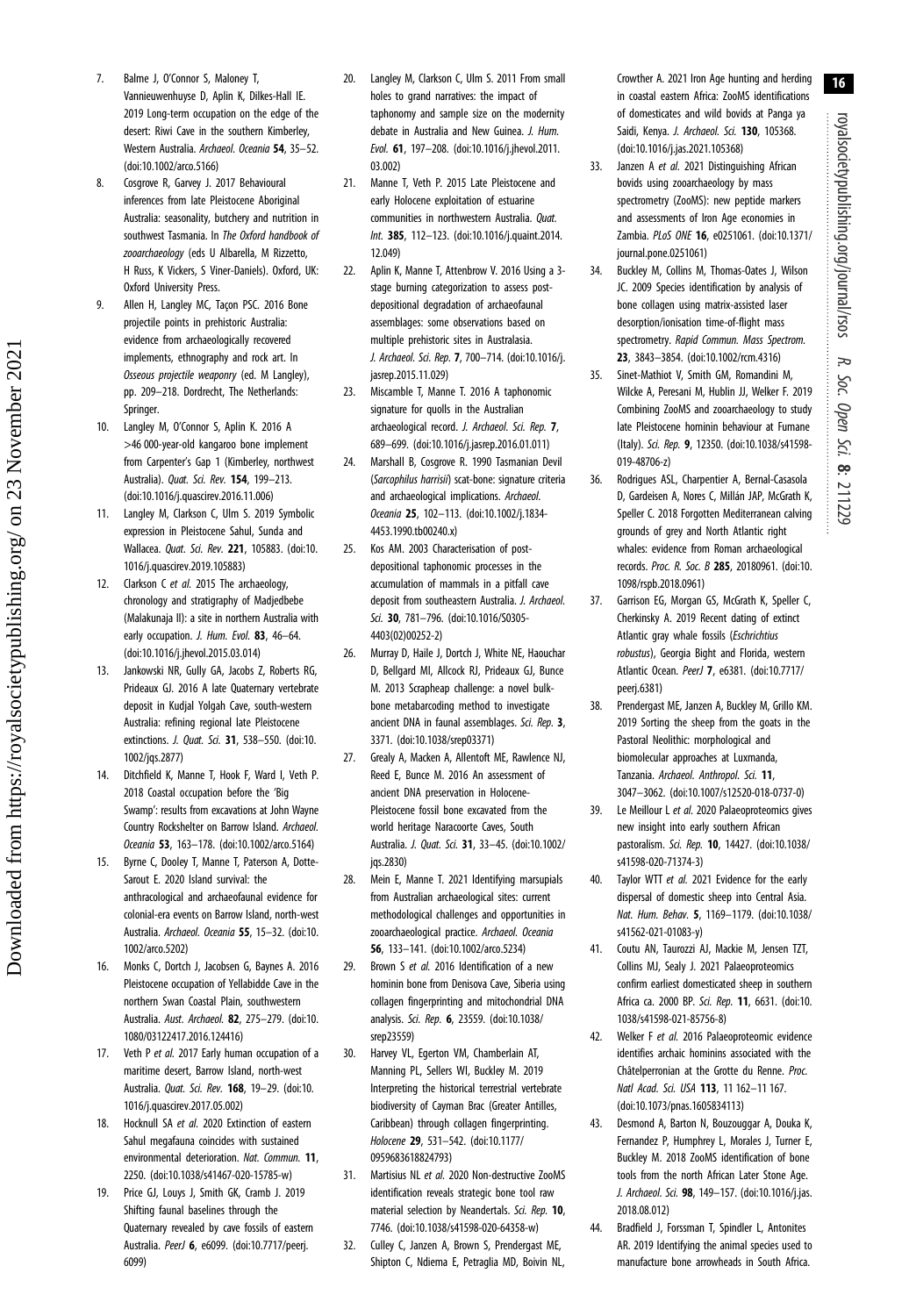<span id="page-16-0"></span>Archaeol. Anthropol. Sci. 11, 2419–2434. ([doi:10.1007/s12520-018-0688-5\)](http://dx.doi.org/10.1007/s12520-018-0688-5)

- 45. Buckley M, Fraser S, Herman J, Melton ND, Mulville J, Pálsdóttir AH. 2014 Species identification of archaeological marine mammals using collagen fingerprinting. J. Archaeol. Sci. 41, 631–641. ([doi:10.1016/j.jas.](http://dx.doi.org/10.1016/j.jas.2013.08.021) [2013.08.021](http://dx.doi.org/10.1016/j.jas.2013.08.021))
- 46. Welker F, Soressi M, Rendu W, Hublin JJ, Collins M. 2015 Using ZooMS to identify fragmentary bone from the Late Middle/Early Upper Palaeolithic sequence of Les Cottés, France. J. Archaeol. Sci. 54, 279–286. ([doi:10.1016/j.jas.](http://dx.doi.org/10.1016/j.jas.2014.12.010) [2014.12.010](http://dx.doi.org/10.1016/j.jas.2014.12.010))
- 47. Wang N et al. 2021 Testing the efficacy and comparability of ZooMS protocols on archaeological bone. J. Proteomics 233, 104078. ([doi:10.1016.j.jprot.2020.104078\)](http://dx.doi.org/10.1016.j.jprot.2020.104078)
- 48. Kehlmeier C et al. 2017 Tropical ancient DNA reveals relationships of the extinct Bahamian giant tortoise Chenoloidis alburyorum. Proc. R. Soc. B 284, 20162235. ([doi:10.1098/](http://dx.doi.org/10.1098/rspb.2016.2235) [rspb.2016.2235](http://dx.doi.org/10.1098/rspb.2016.2235))
- 49. Hofreiter M, Paijmans JLA, Goodchild H, Speller C, Barlow A, Fortes GG, Thomas JA, Ludwig A, Collins M. 2014 The future of ancient DNA: technical advances and conceptual shifts. Bioessays 37, 284–293. [\(doi:10.1002/bies.](http://dx.doi.org/10.1002/bies.201400160) [201400160](http://dx.doi.org/10.1002/bies.201400160))
- 50. Demarchi B et al. 2016 Protein sequences bound to mineral surfaces persist into deep time. eLife 5, e17092. ([doi:10.7554/eLife.17092](http://dx.doi.org/10.7554/eLife.17092))
- 51. Cappellini E et al. 2019 Early Pleistocene enamel proteome from Dmanisi resolves Stephanorhinus phylogeny. Nature 574, 103–107. [\(doi:10.1038/](http://dx.doi.org/10.1038/s41586-019-1555-y) [s41586-019-1555-y\)](http://dx.doi.org/10.1038/s41586-019-1555-y)
- 52. Buckley M, Collins MJ. 2011 Collagen survival and its use for species identification in Holocene-lower Pleistocene bone fragments from British archaeological and paleontological sites. Antiqua 1, e1. ([doi:10.4081/antiqua.](http://dx.doi.org/10.4081/antiqua.2011.e1) [2011.e1](http://dx.doi.org/10.4081/antiqua.2011.e1))
- 53. Buckley M, Cosgrove R, Garvey J, Prideaux GJ. 2017 Identifying remains of extinct kangaroos in late Pleistocene deposits using collagen fingerprinting. J. Quat. Sci. 32, 653-660. ([doi:10.1002/jqs.2964\)](http://dx.doi.org/10.1002/jqs.2964)
- 54. Dooley T, Manne T, Paterson A. 2020 Power in food on the maritime frontier: a zooarchaeology of enslaved pearl divers on Barrow Island, Western Australia. Int. J. Hist. Archaeol. 25 544–576. ([doi:10.1007/s10761-020-00575-3\)](http://dx.doi.org/10.1007/s10761-020-00575-3)
- 55. Paterson A. 2017 Unearthing Barrow Island's past: the historical archaeology of colonial-era exploitation, northwest Australia. Int. J. Hist. Archaeol. 21, 346–368. ([doi:10.1007/s10761-](http://dx.doi.org/10.1007/s10761-017-0411-8) [017-0411-8\)](http://dx.doi.org/10.1007/s10761-017-0411-8)
- 56. Paterson A, Veth P. 2020 The point of pearling: colonial pearl fisheries and the historical translocation of Aboriginal and Asian workers in Australia's northwest. J. Anthropol. Archaeol. 57, 101143. ([doi:10.1016/j.jaa.2020.101143](http://dx.doi.org/10.1016/j.jaa.2020.101143))
- 57. Van der Sluis LG, Hollund HI, Buckley M, De Louw PGB, Rijsdijk KF, Kars H. 2014 Combining histology, stable isotope analysis and ZooMS collagen fingerprinting to investigate the taphonomic history and dietary behaviour of extinct giant tortoises from the Mare aux Songes deposit on Mauritius. Palaeogeogr.

Palaeoclimatol. Palaeoecol. 416, 80-91. [\(doi:10.](http://dx.doi.org/10.1016/j.palaeo.2014.06.003) [1016/j.palaeo.2014.06.003\)](http://dx.doi.org/10.1016/j.palaeo.2014.06.003)

- 58. Brown S, Hebestreit S, Wang N, Boivin NL, Douka K, Richter KK. 2020 Zooarchaeology by mass spectrometry (ZooMS) for bone material: acid insoluble protocol. protocols.io. [\(doi:10.](https://doi.org/10.17504/protocols.io.bf43jqyn) [17504/protocols.io.bf43jqyn\)](https://doi.org/10.17504/protocols.io.bf43jqyn)
- 59. Brown S, Hebestreit S, Wang N, Boivin NL, Douka K, Richter KK. 2020 Zooarchaeology by mass spectrometry (ZooMS) for bone material: acid soluble protocol. protocols.io. ([doi:10.](https://doi.org/10.17504/protocols.io.bf5bjq2n) [17504/protocols.io.bf5bjq2n](https://doi.org/10.17504/protocols.io.bf5bjq2n))
- 60. Richter KK et al. 2020 What's the catch? Archaeological application of rapid collagenbased species identification. J. Archaeol. Sci. 116, 105116. ([doi:10.1016/j.jas.2020.105116\)](http://dx.doi.org/10.1016/j.jas.2020.105116)
- 61. Bern M, Kil YJ, Becker C. 2012 Byonic: advanced peptide and protein identification software. Curr. Protoc. Bioinformatics 40, 13.20.11–13.20.14. ([doi:10.1002/0471250953.](http://dx.doi.org/10.1002/0471250953.bi1320s40) [bi1320s40](http://dx.doi.org/10.1002/0471250953.bi1320s40))
- 62. Buckley M, Harvey VL, Chamberlain AT. 2017 Species identification and decay assessment of late Pleistocene fragmentary vertebrate remains from Pin Hole Cave (Creswell Crags, UK) using collagen fingerprinting. Boreas 46, 402–411. ([doi:10.1111/bor.12225\)](http://dx.doi.org/10.1111/bor.12225)
- 63. Keller BO, Sui J, Young AB, Whittal RM. 2008 Interferences and contaminants encountered in modern mass spectrometry. Anal. Chim. Acta 627, 71–81. ([doi:10.1016/j.aca.2008.04.043](http://dx.doi.org/10.1016/j.aca.2008.04.043))
- 64. Brown S, Douka K, Collins MJ, Richter KK. 2021 On the standardization of ZooMS nomenclature. J. Proteomics 235, 104041. ([doi:10.1016/j.jprot.](http://dx.doi.org/10.1016/j.jprot.2020.104041) [2020.104041](http://dx.doi.org/10.1016/j.jprot.2020.104041))
- 65. Buckley M, Cheylan M. 2020 Collagen fingerprinting for the species identification of archaeological amphibian remains. Boreas 49, 709–717. [\(doi:10.1111/bor.12443](http://dx.doi.org/10.1111/bor.12443))
- 66. Harvey VL, LeFebvre MJ, deFrance SD, Toftgaard C, Drosou K, Kitchener AC, Buckley M. 2019 Preserved collagen reveals species identity in archaeological marine turtle bones from Caribbean and Florida sites. R. Soc. Open Sci. 6, 191137. ([doi:10.1098/rsos.191137](http://dx.doi.org/10.1098/rsos.191137))
- 67. Guiry EJ, Staniforth M, Nehlich O, Grimes V, Smith C, Harpley B, Noël S, Richards MP. 2015 Tracing historical animal husbandry, meat trade, and food provisioning: a multi-isotopic approach to the analysis of shipwreck faunal remains from the William Salthouse, Port Phillip, Australia. J. Archaeol. Sci. Rep. 1, 21-28. ([doi:10.1016/j.jasrep.2014.10.001](http://dx.doi.org/10.1016/j.jasrep.2014.10.001))
- 68. Gibbs M. 2005 Archaeology of subsistence on the maritime frontier: faunal analysis of the Cheyne Beach whaling station 1845–1877. Australas. Hist. Archaeol. 23, 115–122.
- 69. English AJ. 1990 Salted meats from the wreck of the 'William Salthouse': archaeological analysis of nineteenth century butchery patterns. Aust. J. Hist. Archaeol. 8, 63–69.
- 70. Department of Parks and Wildlife. 2015 Barrow group reserves: management plan 82. Kensington, WA: State Government of Western Australia.
- 71. Pendoley KL. 2005 Sea turtles and the environmental management of industrial activities in north west Western Australia. PhD thesis, Murdoch University, Perth, Australia.
- 72. Prideaux GJ. 2004 Systematics and evolution of the sthenurine kangaroos. Berkeley, CA: University of California Press.
- 73. Flannery TF. 1983 Revision in the subfamily Sthenurinae (Marsupialia: Macropodoidea) and the relationships of species of Troposodon and Lagostrophus. Aust. Mammal. 6, 15–28.
- 74. Flannery TF. 1989 Phylogeny of the Macropodoidea: a study in convergence. In Kangaroos, wallabies and rat-kangaroos (eds G Grigg, P Jarman, I Hume), pp. 1–46. Chipping Norton, UK: Surrey Beaty & Sons.
- 75. Meredith RW, Westerman M, Springer MS. 2008 A phylogeny and timescale for the living genera of kangaroos and kin (Macropodiformes: Marsupialia) based on nuclear DNA sequences. Aust. J. Zool. 56, 395–410. ([doi:10.1071/](http://dx.doi.org/10.1071/ZO08044) [ZO08044\)](http://dx.doi.org/10.1071/ZO08044)
- 76. Phillips MJ, Haouchar D, Pratt RC, Gibb GC, Bunce M. 2013 Inferring kangaroo phylogeny from incongruent nuclear and mitochondrial genes. PLoS ONE 8, e57745. [\(doi:10.1371/](http://dx.doi.org/10.1371/journal.pone.0057745) [journal.pone.0057745\)](http://dx.doi.org/10.1371/journal.pone.0057745)
- 77. Cascini M, Mitchell KJ, Cooper A, Phillips MJ. 2019 Reconstructing the evolution of giant extinct kangaroos: comparing the utility of DNA, morphology, and total evidence. Syst. Biol. 68, 520–537. ([doi:10.1093/sysbio/syy080\)](http://dx.doi.org/10.1093/sysbio/syy080)
- 78. Llamas B et al. 2014 Late Pleistocene Australian marsupial DNA clarifies the affinities of extinct megafaunal kangaroos and wallabies. Mol. Biol. Evol. 32, 574–584. [\(doi:10.1093/molbev/](http://dx.doi.org/10.1093/molbev/msu338) [msu338\)](http://dx.doi.org/10.1093/molbev/msu338)
- 79. Pothier Bouchard G, Mentzer SM, Riel-Salvatore J, Hodgkins J, Miller CE, Negrino F, Wogelius RA, Buckley M. 2019 Portable FTIR for on-site screening of archaeological bone intended for ZooMS collagen fingerprint analysis. J. Archaeol. Sci. Rep. 26, 101862. [\(doi:10.1016/j.jasrep.2019.05.027\)](http://dx.doi.org/10.1016/j.jasrep.2019.05.027)
- 80. Kontopoulos I et al. 2020 Screening archaeological bone for palaeogenetic and palaeoproteomic studies. PLoS ONE 15, e0235146. ([doi:10.1371/journal.one.0235146\)](http://dx.doi.org/10.1371/journal.one.0235146)
- 81. Sponheimer M, Ryder CM, Fewlass H, Smith EK, Pestle WJ, Talamo S. 2019 Saving old bones: a non-destructive method for bone collagen prescreening. Sci. Rep. 9, 13928. [\(doi:10.1038/](http://dx.doi.org/10.1038/s41598-019-50443-2) [s41598-019-50443-2](http://dx.doi.org/10.1038/s41598-019-50443-2))
- 82. Chowdhury MP et al. 2021 Machine learning ATR-FTIR spectroscopy data for the screening of collagen for ZooMS analysis and mtDNA in archaeological bone. J. Archaeol. Sci. 126, 105311. [\(doi:10.1016/j.jas.2020.105311](http://dx.doi.org/10.1016/j.jas.2020.105311))
- 83. Kumar S, Stecher G, Suleski M, Hedges SB. 2017 TimeTree: a resource for timelines, timetrees, and divergence times. Mol. Biol. Evol. 34, 1812–1819. ([doi:10.1093/molbev/msx116](http://dx.doi.org/10.1093/molbev/msx116))
- 84. Kirsch JAW, Poole WE. 1972 Taxonomy and distribution of the grey kangaroos, Macropus giganteus Shaw and Macropus fuliginosus (Desmarest), and their subspecies (Marsupialia: Macropodidae). Aust. J. Zool. 20, 315–339. [\(doi:10.1071/ZO9720315\)](http://dx.doi.org/10.1071/ZO9720315)
- 85. Helgen KM, Flannery TF. 2003 Taxonomy and historical distribution of the wallaby genus Lagostrophus. Aust. J. Zool. 51, 199–212. [\(doi:10.1071/ZO02078](http://dx.doi.org/10.1071/ZO02078))
- 86. Munro NT, McIntyre S, Macdonald B, Cunningham SA, Gordon IJ, Cunningham RB,

17